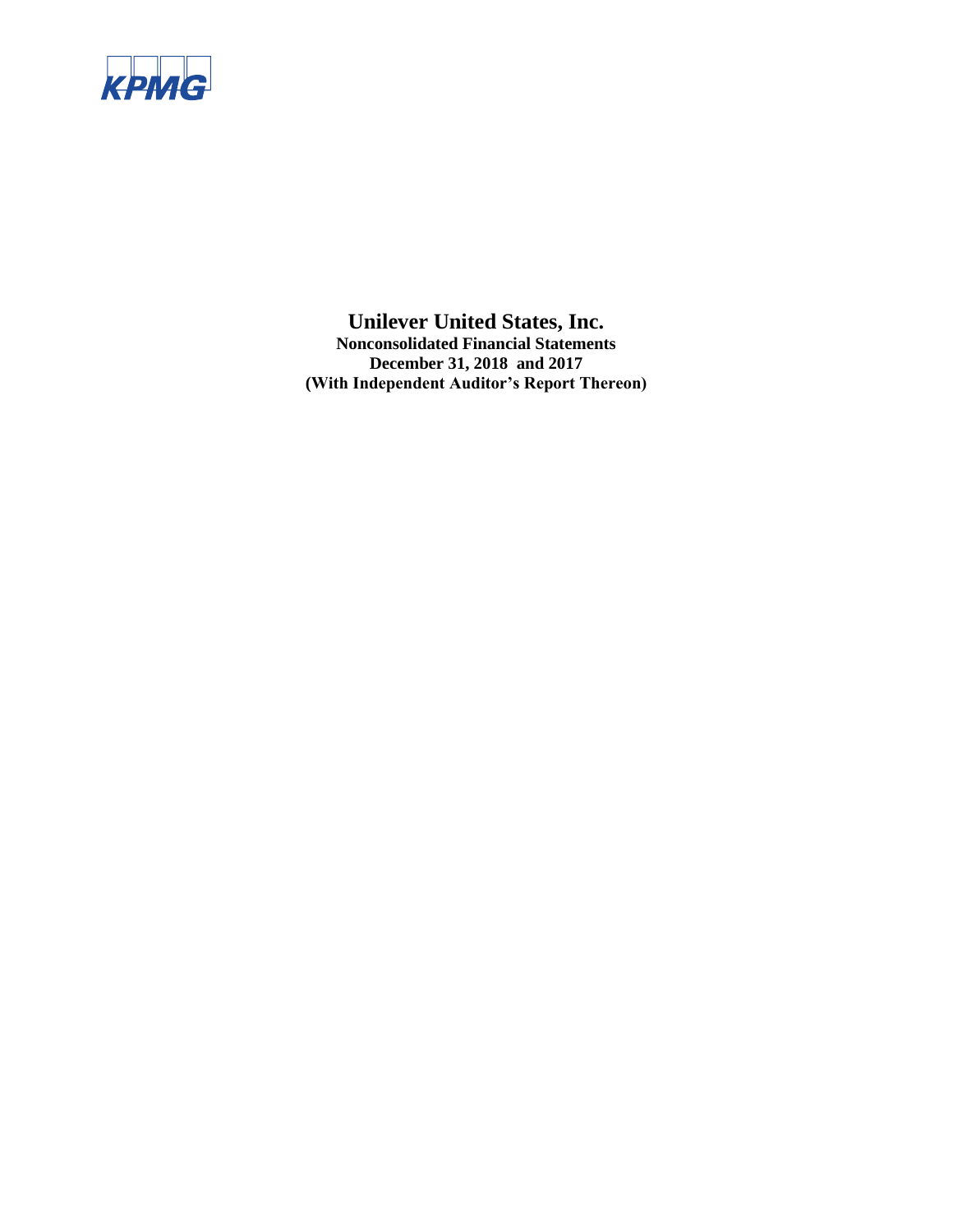| <b>Financial Statements</b> |
|-----------------------------|
|                             |
|                             |
|                             |
|                             |
|                             |
|                             |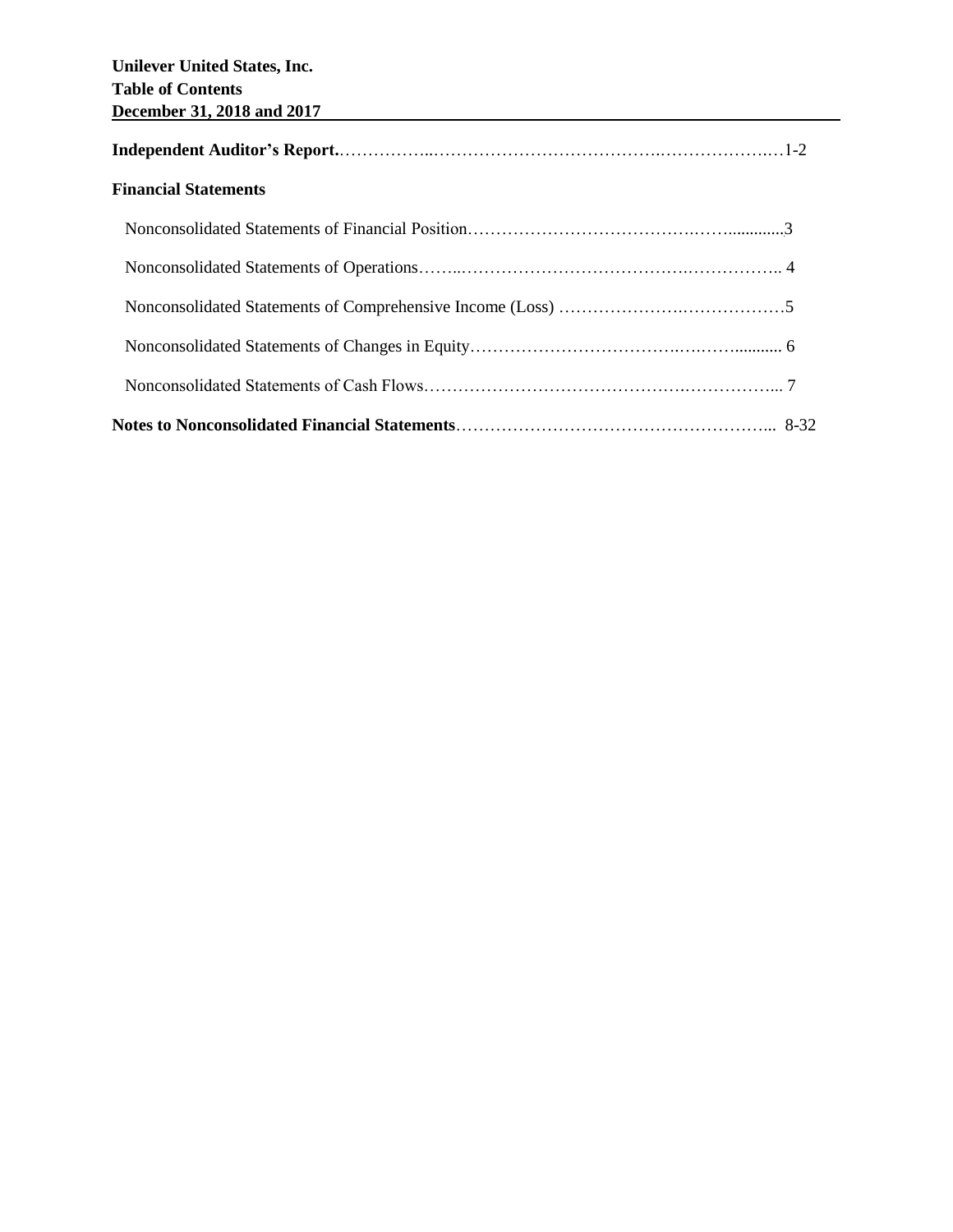

KPMG LLP 345 Park Avenue New York, NY 10154-0102

#### **Independent Auditors' Report**

The Board of Directors of Unilever United States, Inc.:

#### **Report on the Nonconsolidated Financial Statements**

We have audited the accompanying nonconsolidated financial statements of Unilever United States, Inc. (the Company), which comprise the nonconsolidated statements of financial position as of December 31, 2018 and 2017, and the related nonconsolidated statements of operations, comprehensive income (loss), changes in equity, and cash flows for the years then ended, and the related notes to the nonconsolidated financial statements.

We are independent of the Company in accordance with the ethical requirements that are relevant to our audit of the nonconsolidated financial statements in the United States of America, together with the International Ethics Standards Board for Accountants' *Code of Ethics for Professional Accountants*, and we have fulfilled our other ethical responsibilities in accordance with these requirements, respectively.

#### *Responsibilities of Management and Those Charged with Governance of the Nonconsolidated Financial Statements*

Management is responsible for the preparation and fair presentation of these nonconsolidated financial statements in accordance with International Financial Reporting Standards as issued by the International Accounting Standards Board; this includes the design, implementation, and maintenance of internal control relevant to the preparation and fair presentation of nonconsolidated financial statements that are free from material misstatement, whether due to fraud or error.

In preparing the nonconsolidated financial statements, management is responsible for assessing the Company's ability to continue as a going concern, disclosing, as applicable, matters related to going concern and using the going concern basis of accounting, unless management either intends to liquidate the Company or to cease operations or has no realistic alternative but to do so.

Those charged with governance are responsible for overseeing the Company's nonconsolidated financial reporting process.

#### *Auditors' Responsibility*

Our responsibility is to express an opinion on these nonconsolidated financial statements based on our audits. We conducted our audits in accordance with auditing standards generally accepted in the United States of America and International Standards on Auditing. Those standards require that we plan and perform the audit to obtain reasonable assurance about whether the nonconsolidated financial statements are free from material misstatement, whether due to fraud or error. Reasonable assurance is a high level of assurance but is not a guarantee that an audit will always detect a material misstatement when it exists. Misstatements can arise from fraud or error and are considered material if, individually or in the aggregate, they could reasonably be expected to influence the economic decisions of users taken on the basis of these nonconsolidated financial statements.

An audit involves performing procedures to obtain audit evidence about the amounts and disclosures in the nonconsolidated financial statements. The procedures selected depend on the auditors' judgment, including the assessment of the risks of material misstatement of the nonconsolidated financial statements, whether due to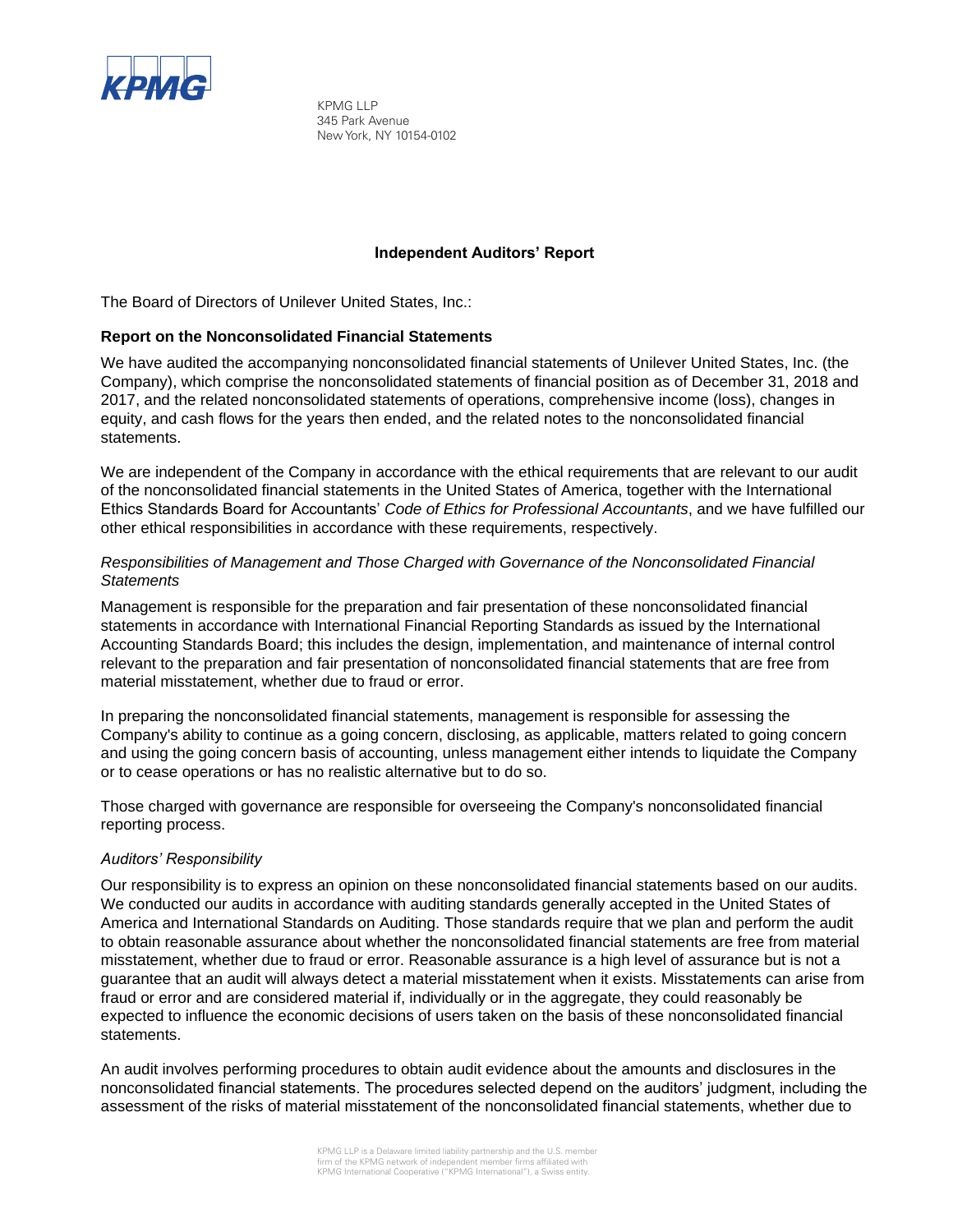

fraud or error. We design audit procedures responsive to those risks and obtain audit evidence that is sufficient and appropriate to provide a basis for our opinion. The risk of not detecting a material misstatement resulting from fraud is higher than for one resulting from error because fraud may involve collusion, forgery, intentional omissions, misrepresentations, or the override of internal control.

In making those risk assessments, the auditor considers internal control relevant to the entity's preparation and fair presentation of the nonconsolidated financial statements in order to design audit procedures that are appropriate in the circumstances, but not for the purpose of expressing an opinion on the effectiveness of the entity's internal control. Accordingly, we express no such opinion. An audit also includes evaluating the appropriateness of accounting policies used and the reasonableness of significant accounting estimates made by management, as well as evaluating the overall presentation, structure, and content of the nonconsolidated financial statements including disclosures, and whether the nonconsolidated financial statements represent the underlying transactions and events in a manner that achieves fair presentation.

As part of an audit, we exercise professional judgment and maintain professional skepticism throughout the audit. We also:

- Conclude on the appropriateness of management's use of the going concern basis of accounting and based on the audit evidence obtained, whether a material uncertainty exists related to events or conditions that may cast significant doubt on the Company's ability to continue as a going concern. If we conclude that a material uncertainty exists, we are required to draw attention in our auditor's report to the related disclosures in the nonconsolidated financial statements or, if such disclosures are inadequate, to modify our opinion. Our conclusions are based on the audit evidence obtained up to the date of our auditor's report. However, future events or conditions may cause the Company to cease to continue as a going concern.
- Obtain sufficient appropriate audit evidence regarding the financial information of the entities or business activities within the Company to express an opinion on the nonconsolidated financial statements. We are responsible for the direction, supervision, and performance of the group audit. We remain solely responsible for our audit opinion.

We communicate with those charged with governance regarding, among other matters, the planned scope and timing of the audit and significant audit findings, including any significant deficiencies or material weaknesses in internal control that we identify during our audit.

We believe that the audit evidence we have obtained is sufficient and appropriate to provide a basis for our opinion.

#### *Opinion*

In our opinion, the nonconsolidated financial statements referred to above present fairly, in all material respects, the nonconsolidated financial position of Unilever United States, Inc. as of December 31, 2018 and 2017, and its nonconsolidated financial performance and its nonconsolidated cash flows for the years then ended in accordance with International Financial Reporting Standards as issued by the International Accounting Standards Board.

KPMG LLP

New York, New York March 13, 2019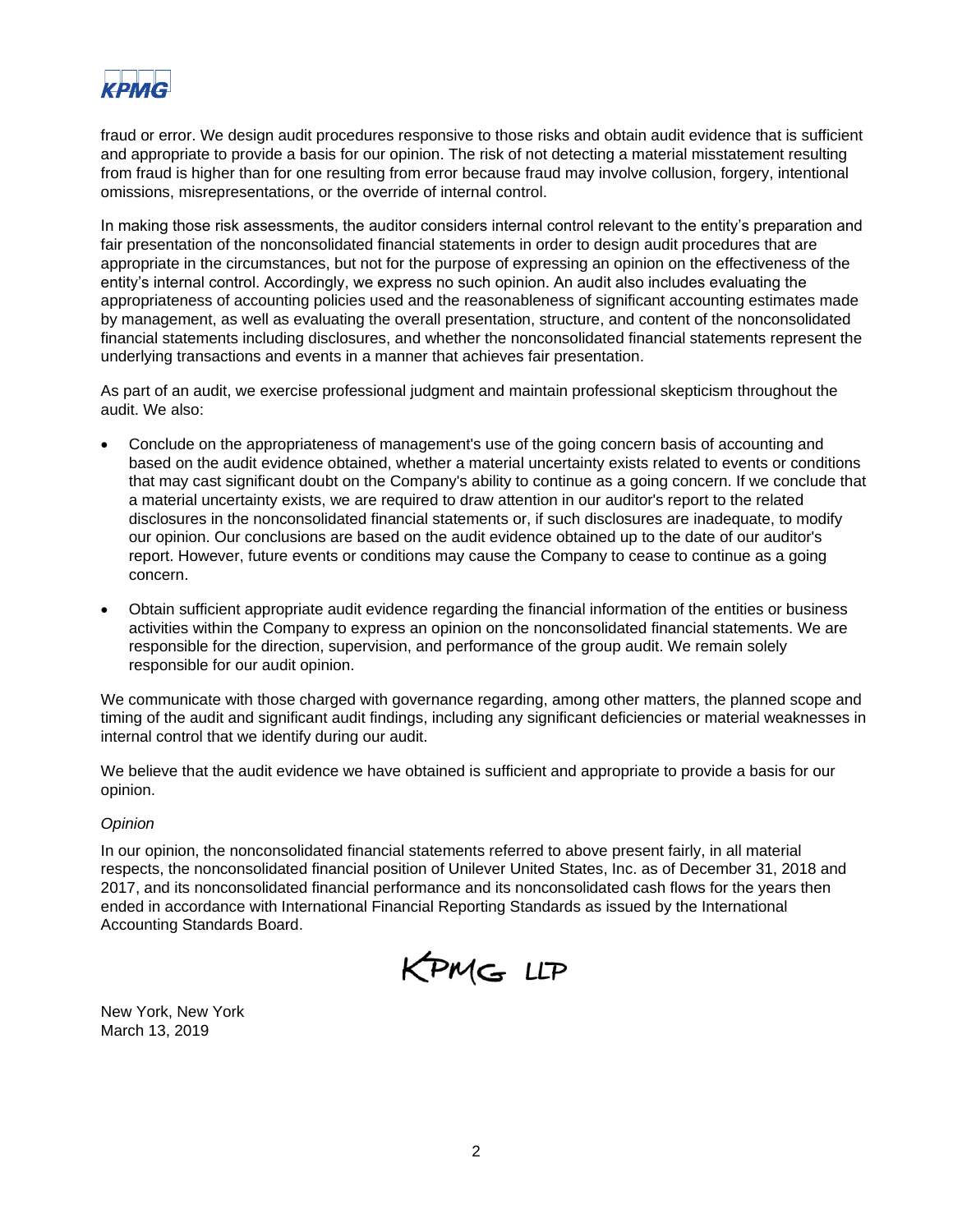### **Unilever United States, Inc. Nonconsolidated Statements of Financial Position December 31, 2018 and 2017**

|                                                            | \$ thousands |            |  |
|------------------------------------------------------------|--------------|------------|--|
|                                                            | 2018         | 2017       |  |
| <b>Assets</b>                                              |              |            |  |
| <b>Non-current assets:</b>                                 |              |            |  |
| Investments in subsidiaries (note 3)                       | 28,159,939   | 27,965,009 |  |
| Funds in escrow (note 9,15)                                | 1,883        | 2,083      |  |
| Deferred taxes (note7)                                     | 8,228        | 11,820     |  |
| <b>Total non-current assets</b>                            | 28,170,050   | 27,978,912 |  |
| <b>Current assets:</b>                                     |              |            |  |
| Cash and cash equivalents (note 9)                         |              | 396        |  |
| Investment in equity shares of Ultimate Parent (note 9,10) | 2,417        | 1,297      |  |
| Prepaid expenses (note 12)                                 | 5,091        | 3,509      |  |
| Net amounts due from Unilever Group affiliates (note 8)    | 4,415        | 12,137     |  |
| <b>Total current assets</b>                                | 11,923       | 17,339     |  |
| <b>Total assets</b>                                        | 28, 181, 973 | 27,996,251 |  |
| <b>Liabilities and Equity</b>                              |              |            |  |
| Equity: (note 13)                                          |              |            |  |
| Called up share capital                                    | 1            | 1          |  |
| Share premium                                              | 1,341,561    | 1,341,561  |  |
| Retained earnings                                          | 16,448,151   | 17,656,654 |  |
| <b>Total equity</b>                                        | 17,789,713   | 18,998,216 |  |
| Non-current liabilities:                                   |              |            |  |
| Liabilities to employee benefit plans (note 5)             | 21,815       | 24,250     |  |
| Liabilities for share-based compensation (note 6)          | 3,953        | 16,476     |  |
| Other                                                      | 123          | 283        |  |
| <b>Total non-current liabilities</b>                       | 25,891       | 41,009     |  |
| <b>Current liabilities:</b>                                |              |            |  |
| Trade and other payables (note 14)                         | 18,063       | 14,101     |  |
| Provisions (note 15)                                       | 1,883        | 1,694      |  |
| Liabilities to employee benefit plans (note 5)             | 3,217        | 3,601      |  |
| Liabilities for share-based compensation (note 6)          | 5,366        | 4,084      |  |
| Net amounts due to Unilever Group affiliates (note 8)      | 630          | 88         |  |
| Net amounts due to UNUS Group affiliates (note 8)          | 10,337,210   | 8,933,458  |  |
| <b>Total current liabilities</b>                           | 10,366,369   | 8,957,026  |  |
| Total liabilities and equity                               | 28, 181, 973 | 27,996,251 |  |

The accompanying notes form an integral part of these financial statements.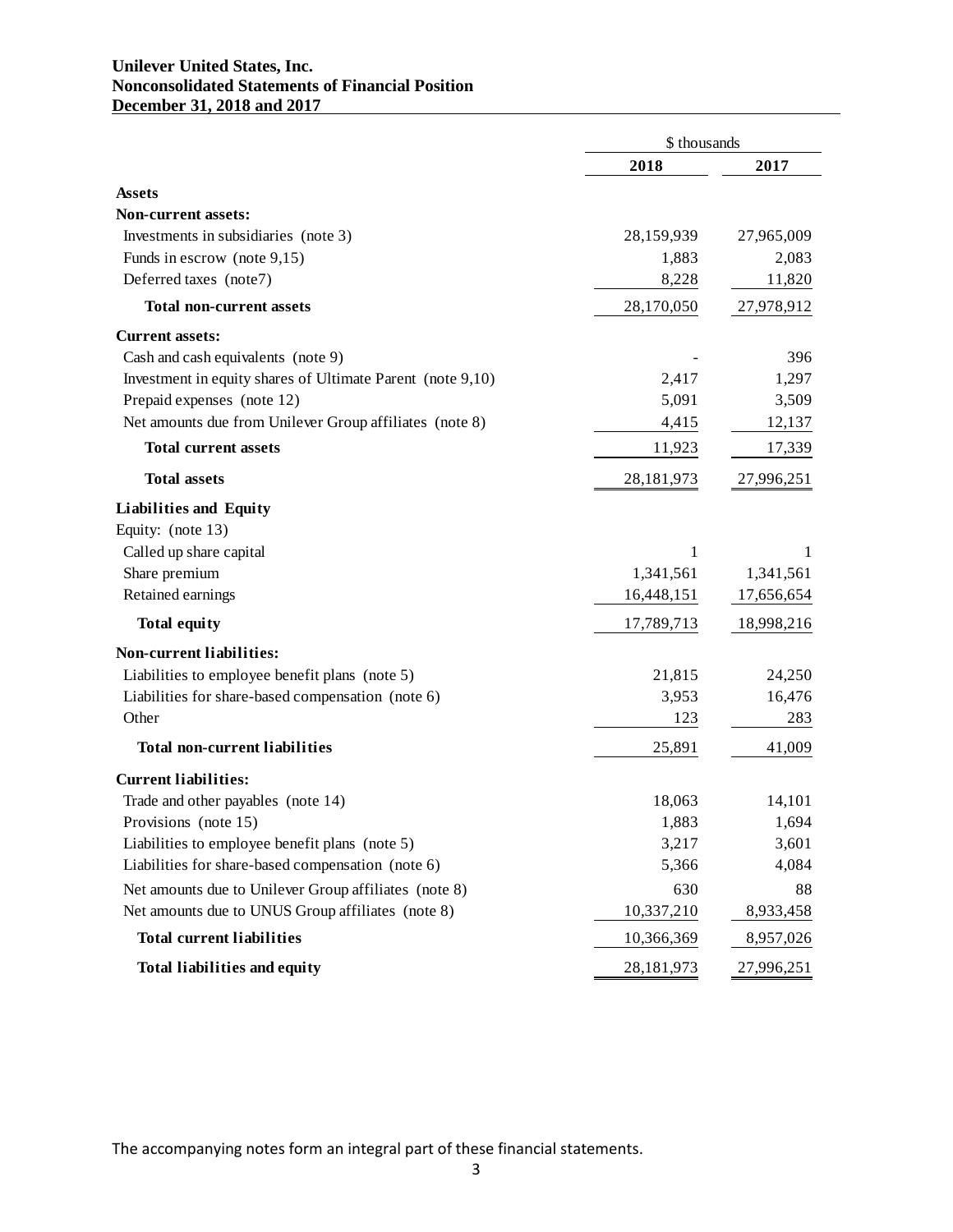# **Unilever United States, Inc. Nonconsolidated Statements of Operations Years Ended December 31, 2018 and 2017**

|                                         | \$ thousands |            |
|-----------------------------------------|--------------|------------|
|                                         | 2018         | 2017       |
| <b>Management operations:</b>           |              |            |
| Operating costs (note 8)                | (14,232)     | (20, 467)  |
| Finance income (expense):               |              |            |
| Interest on intercompany debt (note 8)  | (519, 156)   | (411, 245) |
| Dividend income from affiliate (note 3) |              | 1,176,000  |
| Interest on benefit plans (note 5)      | (921)        | (996)      |
| Other interest income                   | 12           |            |
|                                         | (520, 065)   | 763,759    |
| Income (Loss) before taxes              | (534, 297)   | 743,292    |
| Income tax benefit (note 7)             | (126, 230)   | (157,261)  |
| Net income (loss)                       | (408,067)    | 900,553    |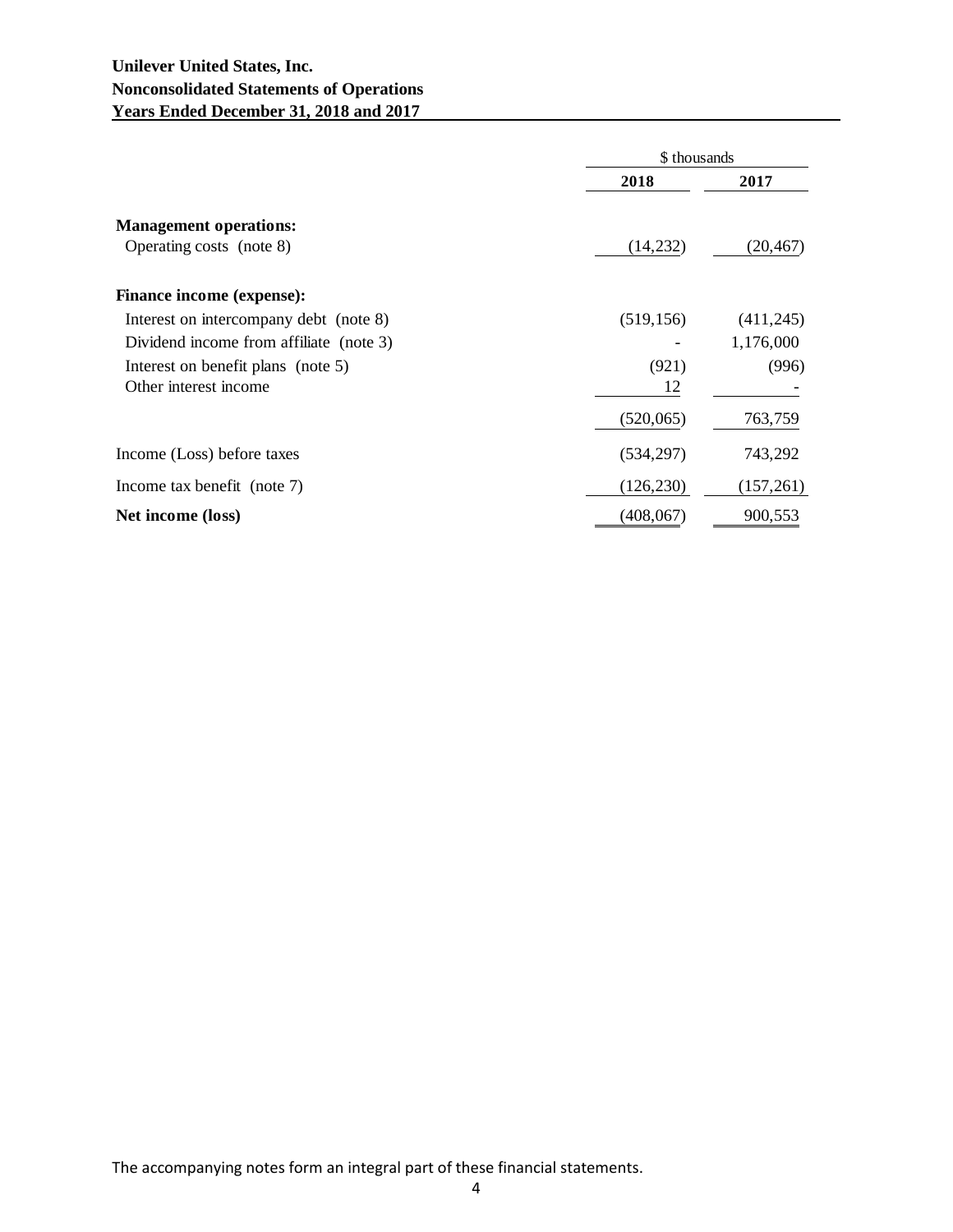# **Unilever United States, Inc. Nonconsolidated Statements of Comprehensive Income (Loss) Years Ended December 31, 2018 and 2017**

|                                                             | \$ thousands |         |  |
|-------------------------------------------------------------|--------------|---------|--|
|                                                             | 2018         | 2017    |  |
| Net income (loss)                                           | (408, 067)   | 900,553 |  |
| Other comprehensive income (loss)                           |              |         |  |
| Items that will not be reclassified to income:              |              |         |  |
| Actuarial losses on benefit programs, net of tax benefit of |              |         |  |
| \$190 thousand in 2018 and \$3,238 thousand in 2017         | (436)        | (193)   |  |
| Comprehensive income (loss)                                 | (408, 503)   | 900,360 |  |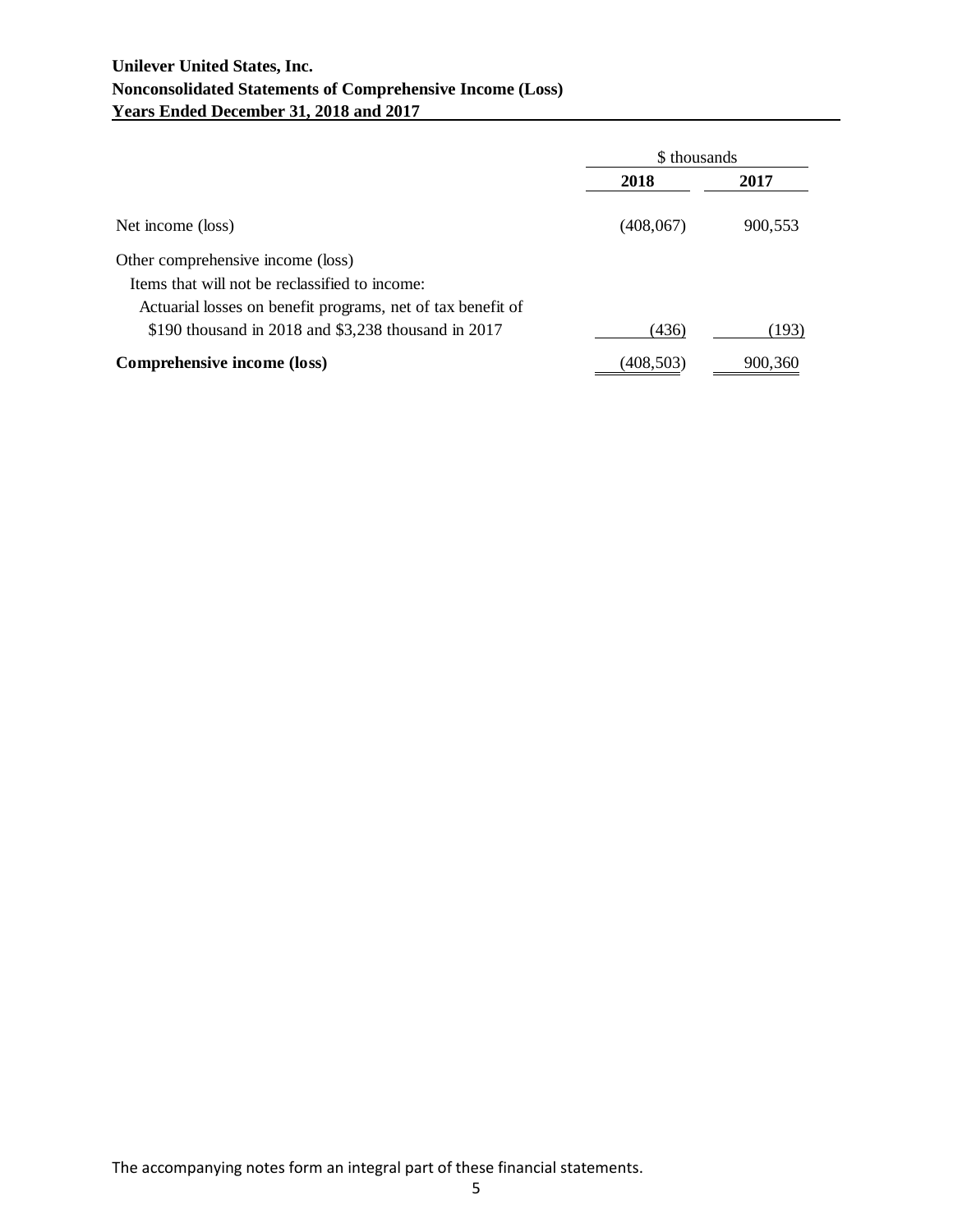# **Unilever United States, Inc. Nonconsolidated Statements of Changes In Equity Years Ended December 31, 2018 and 2017**

|                                  | \$ thousands  |                         |                  |                      |  |  |  |  |
|----------------------------------|---------------|-------------------------|------------------|----------------------|--|--|--|--|
|                                  | Total         | <b>Share</b><br>Capital | Share<br>Premium | Retained<br>Earnings |  |  |  |  |
| Equity, December 31, 2016        | 19,273,856    |                         | 1,341,561        | 17,932,294           |  |  |  |  |
| Net income                       | 900,553       |                         |                  | 900,553              |  |  |  |  |
| Comprehensive loss               | (193)         |                         |                  | (193)                |  |  |  |  |
| Dividends declared               | (1, 176, 000) |                         |                  | (1,176,000)          |  |  |  |  |
| <b>Equity, December 31, 2017</b> | 18,998,216    |                         | 1,341,561        | 17,656,654           |  |  |  |  |
| Net loss                         | (408, 067)    |                         |                  | (408, 067)           |  |  |  |  |
| Comprehensive loss               | (436)         |                         |                  | (436)                |  |  |  |  |
| Dividends declared               | (800,000)     |                         |                  | (800,000)            |  |  |  |  |
| Equity, December 31, 2018        | 17,789,713    |                         | 1,341,561        | 16,448,151           |  |  |  |  |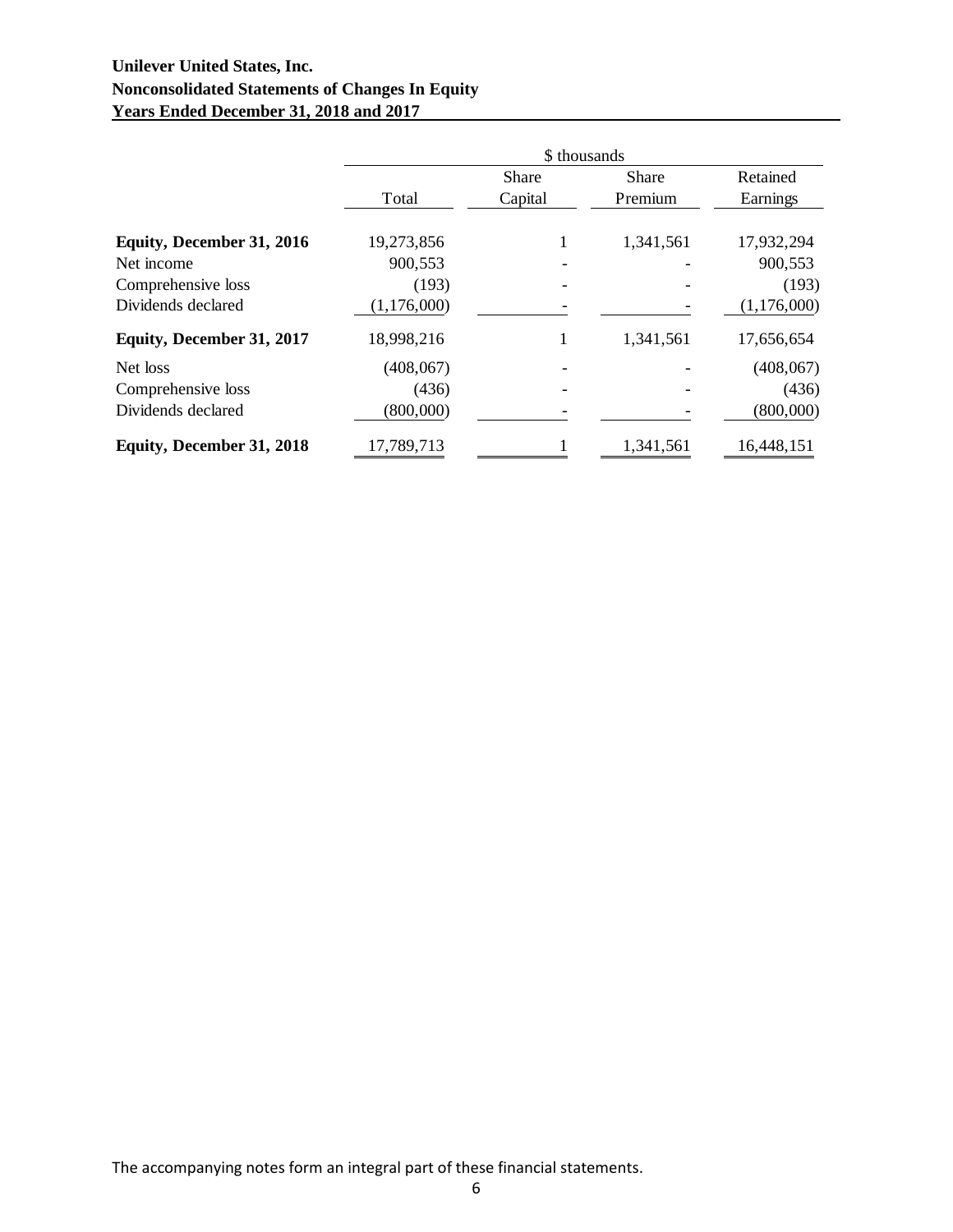# **Unilever United States, Inc. Nonconsolidated Statements of Cash Flows Years Ended December 31, 2018 and 2017**

|                                                 | \$ thousands |             |  |
|-------------------------------------------------|--------------|-------------|--|
|                                                 | 2018         | 2017        |  |
| Cash flows from operating activities:           |              |             |  |
| Net income (loss)                               | (408, 067)   | 900,553     |  |
| Dividend income from affiliate                  |              | (1,176,000) |  |
| Income tax benefit                              | (126, 230)   | (157, 261)  |  |
| Post employment benefits                        | 1,421        | 2,093       |  |
| Share-based compensation                        | 8,233        | 15,757      |  |
| Interest expense                                | 520,065      | 412,241     |  |
| Interest paid                                   | (503, 860)   | (427,709)   |  |
| Changes in assets and liabilities:              |              |             |  |
| Prepaid expenses                                | (1,582)      | 1,088       |  |
| Net amounts due from Unilever Group affiliates  | 8,264        | 5,283       |  |
| Other current assets                            |              | 1           |  |
| Accounts payable                                | 3,962        | (7,203)     |  |
| Provisions                                      | 189          | (98)        |  |
| Liabilities for share-based compensation        | (19, 474)    | (18, 942)   |  |
| Other payables                                  | (160)        | (217)       |  |
| Liabilities to employee benefit plans           | (4,865)      | (4,001)     |  |
| Cash used in operating activities               | (522, 105)   | (454, 415)  |  |
| Cash flows from investing activities:           |              |             |  |
| Investment in equity shares of Ultimate Parent  | (66,038)     | 12,680      |  |
| Funds in escrow                                 | 200          | (48)        |  |
| Dividend income from affiliate                  |              | 1,176,000   |  |
| Cash (used in) provided by investing activities | (65, 838)    | 1,188,632   |  |
| <b>Cash flows from financing activities:</b>    |              |             |  |
| Dividend to Unilever Group                      | (800,000)    | (1,176,000) |  |
| Net borrowings from UNUS Group affiliates       | 1,387,547    | 442,179     |  |
| Cash provided by (used in) financing activities | 587,547      | (733, 821)  |  |
| Net change in cash and cash equivalents         | (396)        | 396         |  |
| Cash and cash equivalents:                      |              |             |  |
| Beginning of year                               | 396          |             |  |
| End of year                                     |              | 396         |  |

The accompanying notes form an integral part of these financial statements.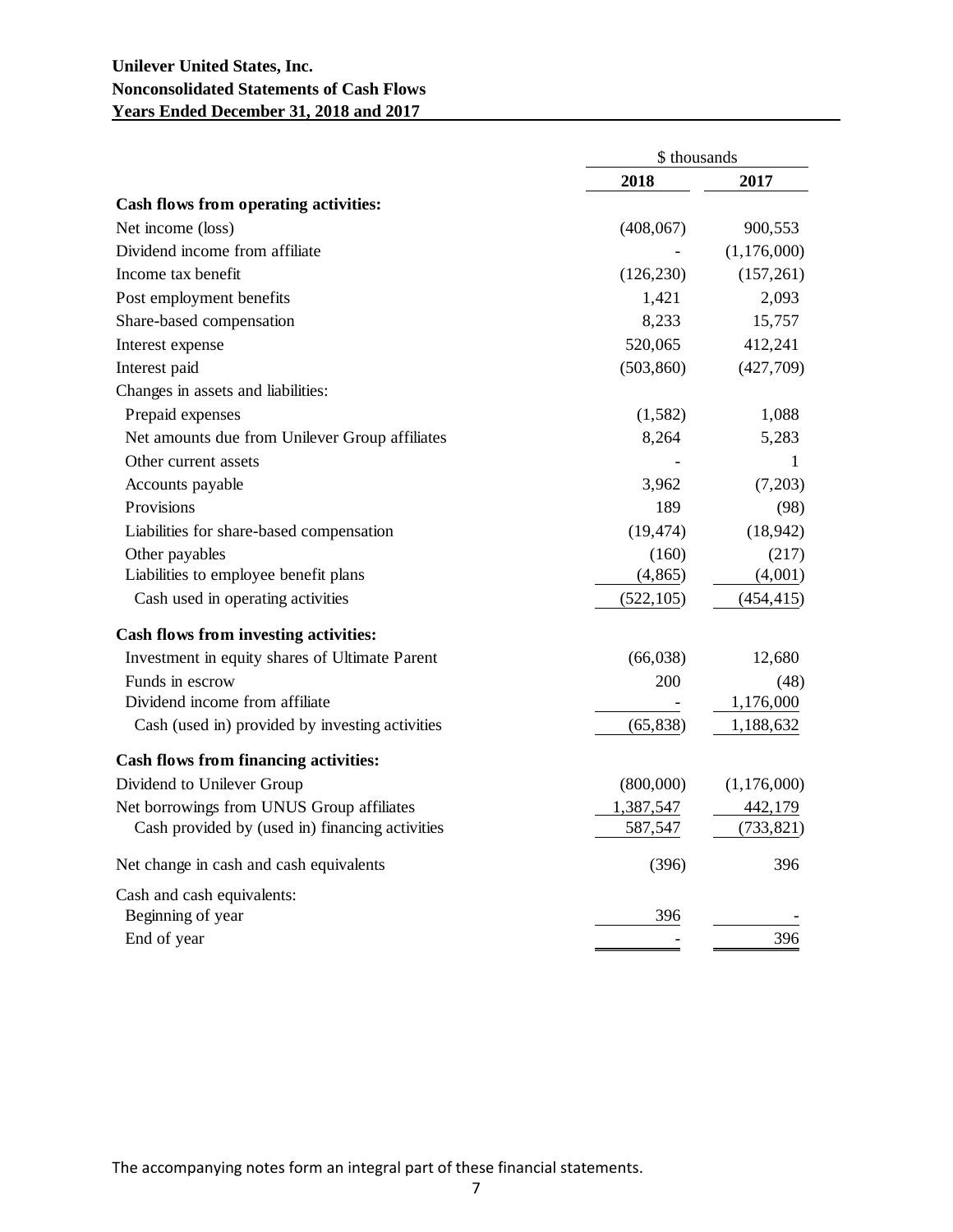# **1. Presentation and Organization**

Unilever United States, Inc. (the Company or UNUS) is a wholly owned subsidiary of UNUS Holding BV (incorporated in the Netherlands) (the "Parent") which itself is an indirect, whollyowned, joint subsidiary of Unilever N.V. (incorporated in the Netherlands) and Unilever PLC (incorporated in the United Kingdom) (collectively referred to as the "Unilever Group" or "Ultimate Parent"). The Company is incorporated and domiciled in the United States.

The Unilever Group is one of the world's largest suppliers of fast moving consumer goods. It manufactures, markets and sells products in the food, personal care and household products industries throughout the world. The Unilever Group conducts its business in the United States primarily through Conopco, Inc. (Conopco), an entity wholly owned by UNUS. Unilever Capital Corporation (UCC), another wholly owned subsidiary of the Company, provides financing for Unilever Group's United States operations.

As a holding company UNUS provides management services to its operating subsidiaries (collectively the UNUS Group) and facilitates communications and the flow of information between those subsidiaries and other entities within the Unilever Group.

# **2. Basis of Presentation**

The accompanying financial statements of Unilever United States, Inc. represent the separate (nonconsolidated) financial statements of the Company pursuant to the exemption afforded under paragraph 4a of International Financial Reporting Standard ("IFRS") 10 – *Consolidated Financial Statements*. Accordingly, the accompanying financial statements are separate financial statements of the UNUS Group. The Company's ultimate parents, Unilever N.V. and Unilever PLC, issue publicly available consolidated financial statements in accordance with International Financial Reporting Standards as issued by the International Accounting Standards Board. These statements are available at Unilever N.V. Investor Relations Department, Weena 455, PO Box 760, 3000 DK Rotterdam, The Netherlands.

# *(a) Statement of Compliance*

The accompanying financial statements have been prepared in accordance with International Financial Reporting Standards as issued by the International Accounting Standards Board.

The functional and reporting currency is the United States Dollar.

# *(b) Basis of Measurement*

The separate financial statements have been prepared on the historical cost basis unless otherwise indicated.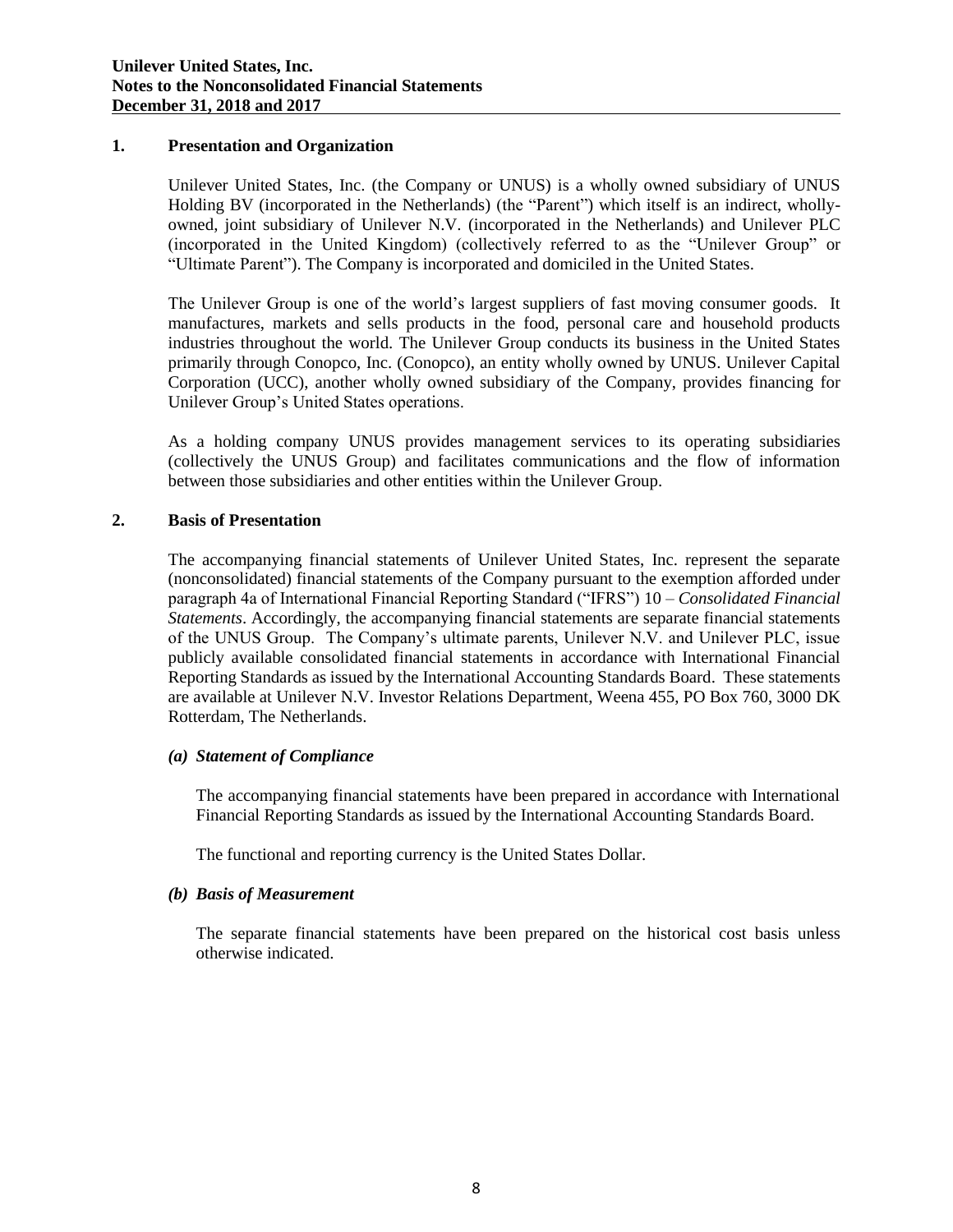# *(c) Dividend Income*

The Company's primary source of income is dividends from Conopco. These are recognized in the statements of operations when the Company's right to receive payment has been established, which is generally when the dividend has been declared. However, to the extent a distribution is considered a return of capital, the carrying value of the Company's investment is reduced. There were no distributions in 2018 or 2017 that represent a return of capital.

# **(d)** *Financial Asset*

A financial asset is recorded at fair value through profit or loss if it is classified as held for trading or designated as such upon initial recognition. Financial assets are designated at fair value through profit or loss if the Company manages such investment and makes purchase and sale decisions based on their fair value in accordance with the Company's documented risk management or investment strategy. Financial assets at fair value through profit or loss are measured at fair value, and changes therein are recognized in profit or loss.

The Company's financial asset consists of an investment in shares of the Ultimate Parent. The Company acquires Unilever N.V. shares and Unilever PLC American Depository Receipts ("ADRs") to satisfy obligations under share-based compensation programs in the near term. These equity securities are recorded at fair value.

Loans and receivables are financial assets with fixed and determinable payments that are not quoted in an active market. Such assets are recognized initially at fair value plus any directly attributable transaction costs. Subsequent to initial recognition, loans and receivables are measured at amortized cost using the effective interest method, less any impairment charges.

# *(e) Cash and Cash Equivalents*

Cash and cash equivalents are financial assets and include deposits, investments in money market funds and highly liquid investments that have all the following characteristics:

- Are readily convertible into cash
- Have an insignificant risk of change in value and
- Have a maturity of three months or less at acquisition

# *(f) Investment in Subsidiaries*

Investments in the Company's subsidiaries are recorded at cost.

#### *(g) Financial Liabilities*

Financial liabilities are recognized initially on the trade date at which the Company becomes a party to the contractual provisions of the instrument. The Company derecognizes a financial liability when its contractual obligations are discharged or canceled or expire.

Financial assets and liabilities are offset and the net amount presented in the statements of financial position when, and only when, the Company has a legal right to offset the amounts and intends either to settle on a net basis or to realize the asset and settle the liability simultaneously.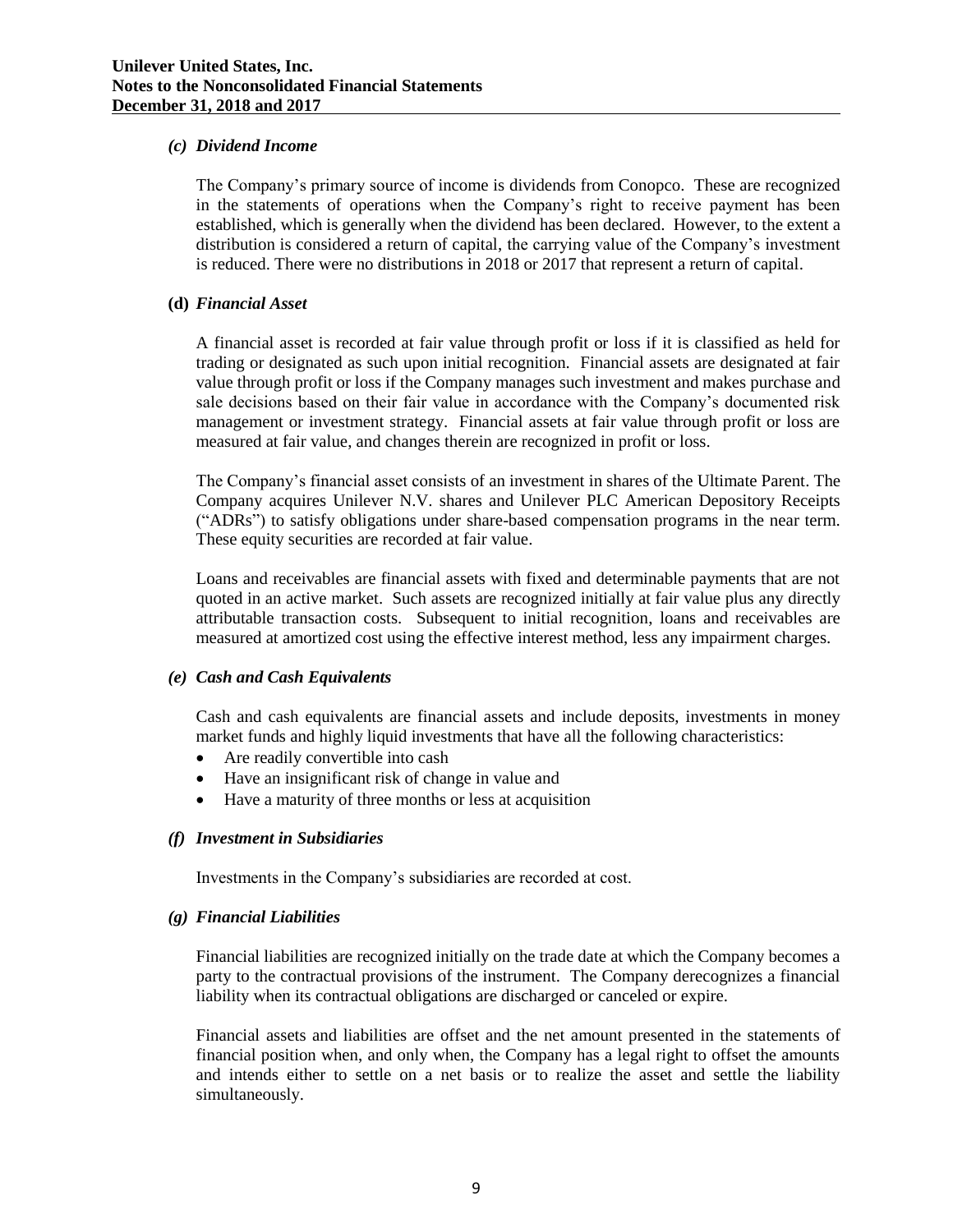# *(h) Estimates*

The preparation of nonconsolidated financial statements requires management to make judgments, estimates and assumptions in the application of accounting policies that affect the reported amounts of assets, liabilities, income, and expenses and the disclosure of contingent assets and liabilities. Actual results may differ from these estimates. Estimates and judgments are evaluated continuously and are based on historical experience and other factors, including expectations of future events that are believed to be reasonable. Revisions to accounting estimates are recognized in the period in which the estimate is revised and in applicable subsequent periods.

Significant estimates and judgments involved in the preparation of these nonconsolidated financial statements include the following:

- The measurement of defined benefit obligations and assets and the allocation thereof to subsidiaries
- Allocation of income tax obligations to subsidiaries
- The fair value measurement of the investment in Conopco and the related impairment loss recognized
- The measurement of share-based compensation and the allocation thereof to subsidiaries

# *(i) Share-Based Compensation*

The Company purchases shares of its Ultimate Parent (Unilever N.V. shares and Unilever PLC ADRs) to settle share based compensation awards and therefore considers its award programs to be cash-settled plans in these separate nonconsolidated financial statements. Accordingly, compensation expense determined under share-based compensation plans is adjusted at the end of each reporting period through profit and loss to reflect the fair value of the related liability.

# *(j) Pensions and Similar Obligations*

The Company sponsors one funded defined benefit pension plan and several unfunded defined pension and welfare benefit plans for its employees and the employees of its subsidiaries. The plans are subject to the provisions of the Employee Retirement Income Security Act of 1974 (ERISA). ERISA sets general and specific standards regarding requirements including, but not limited to plan participation, minimum funding, and participant vesting. In addition, the significant plans are subject to provisions of the Internal Revenue Code governing deductibility of plan contributions and the exemption of plan trusts from income tax.

The operating and financing components related to defined benefit plans are recognized separately in the statements of operations. Operating costs (service costs) represent the cost of accruing benefits to employees during the year plus the cost of other events such as plan amendments involving enhanced benefits for prior service or termination and curtailments. The amount charged or credited to finance costs is a net interest expense calculated by applying the liability discount rate to the net defined benefit liability or asset. Differences between the interest on assets and return actually achieved and any changes in the liabilities over the year due to changes in assumptions or experience within the plans are recognized immediately in the statements of comprehensive income (loss).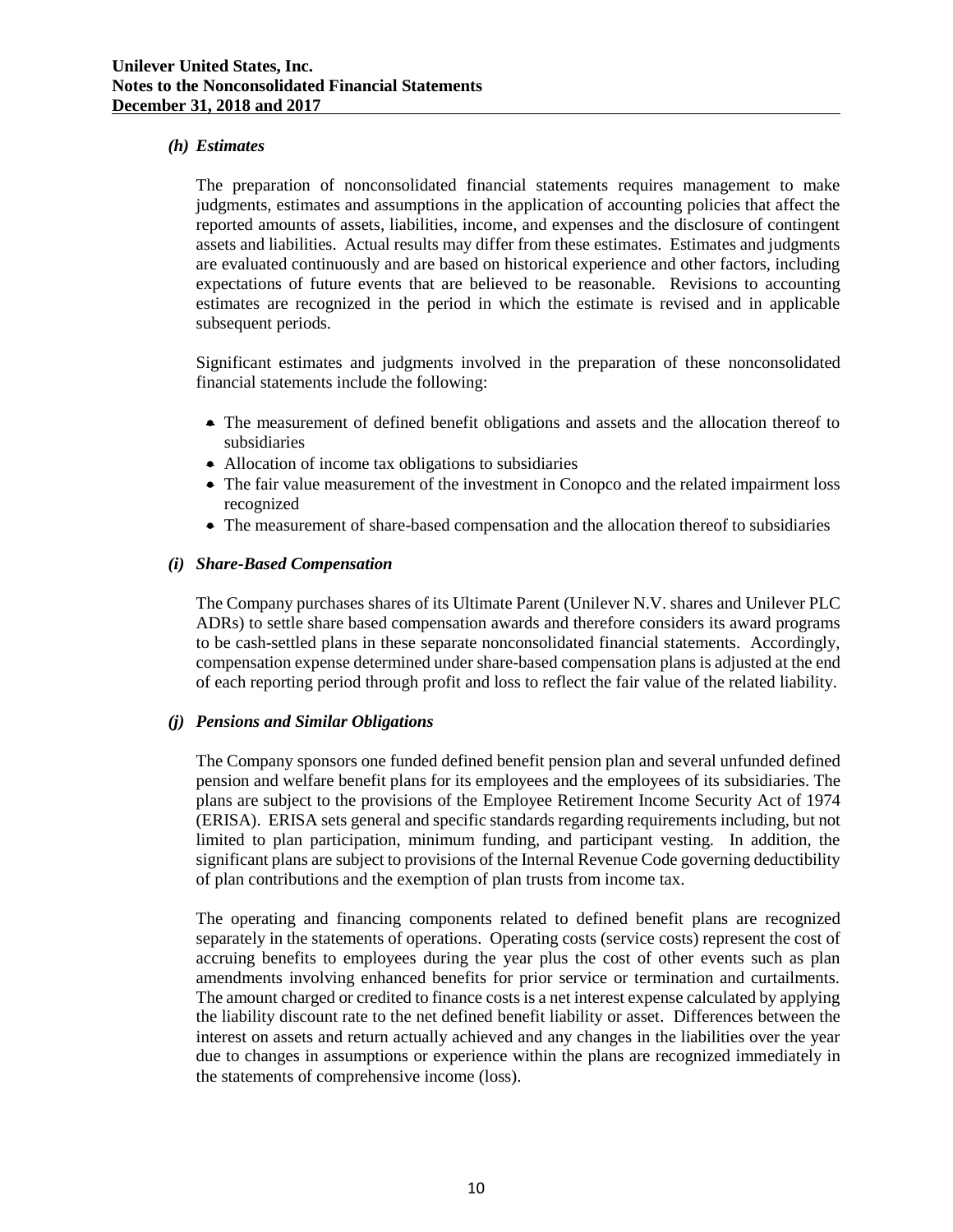The liabilities to employee benefit plans in the statements of financial position are comprised of the present value of the defined benefit plan obligation (determined using the projected unit credit method) allocable to UNUS. That liability is discounted using rates based on high quality corporate bonds less the fair value of plan assets allocable to UNUS. All of the Company's defined benefit plans are subject to annual independent actuarial valuations prepared as of the reporting date.

With respect to defined contribution plans, the Company records an expense in the statements of operations equal to its contribution payable to each plan. The Company's obligation under defined contribution plans is limited to the amounts required to be contributed each year. The assets and liabilities of defined contribution plans are not reflected in these financial statements.

# *(k) Income Taxes*

The Company files its tax returns on a consolidated basis with the UNUS Group for U. S. federal purposes and in many states in which it conducts business. Income taxes reflected in these financial statements are determined using the pro rata method whereby current and deferred income taxes are allocated to members of the UNUS Group based on each member's relative contribution to the UNUS Group's consolidated income tax expense or benefit.

Income taxes are comprised of current and deferred tax. Current taxes are based on the enacted and substantively enacted tax rates and are recognized in the statements of operations except to the extent that they relate to items recognized directly in equity. Current tax benefit may also include adjustments to amounts recorded for tax assets and liabilities in prior years.

The Company recognizes deferred taxes using the asset and liability method on its temporary differences and on any carryforwards except to the extent benefits are not expected to be utilized by the consolidated UNUS Group. Deferred taxes are based on the expected manner of realization or settlement using tax rates enacted or substantively enacted as of the fiscal year end. Deferred income tax assets and liabilities are offset when there is a legally enforceable right to offset current tax assets against current tax liabilities and when the deferred income tax is related to the same regulatory authority. Deferred taxes are not provided on temporary differences related to investments in subsidiaries to the extent that it is probable they will not reverse in the foreseeable future.

The Tax Cuts and Jobs Act, which was enacted in December 2017, had a substantial impact on our income tax benefit for the year ended December 31, 2017. See note 7 to the financial statements for further detail.

# *(l) Provisions*

Provisions are recognized when the Company has a present obligation (legal or constructive) arising from a past event, it is probable that an outflow of resources embodying economic benefits will be required to settle the obligation, and a reliable estimate of the amount of the obligation is available. Provisions are discounted if the effect is material to the financial statements. No provisions were discounted in these financial statements.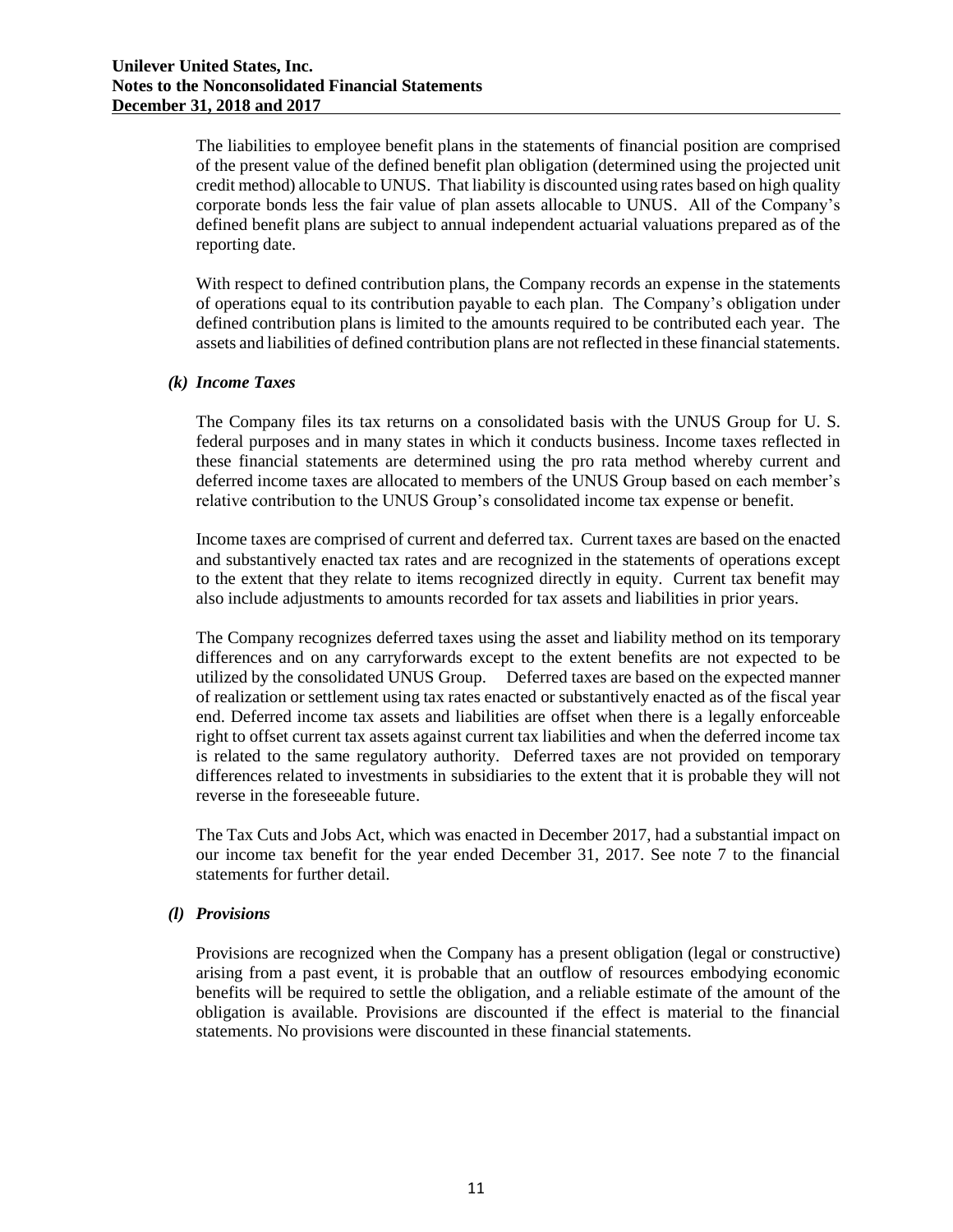### *(m)Impairment of Assets*

A financial asset not carried at fair value through profit and loss is assessed at each reporting date to determine whether there is objective evidence that it is impaired. A financial asset is impaired if objective evidence indicates that a loss event has occurred after the initial recognition of the asset and that the loss event had a negative effect on the estimated future cash flows of that asset that can be estimated reliably.

Objective evidence that financial assets are impaired can include default or delinquency to a debtor, restructuring of an amount due to the Company on terms that the Company would not consider otherwise, indications that a debtor or issuer will enter bankruptcy, or the disappearance of an active market for a security. In addition, for an investment in an equity security, a significant or prolonged decline in its fair value below cost is objective evidence of impairment.

Annually, in accordance with IAS 36 – *Impairment of Assets*, the Company determines whether indicators of asset impairment exist, particularly with respect to its investments in subsidiaries and its receivables from entities within the Unilever Group. There were no indicators of impairment in 2018 or 2017, and therefore no impairment recorded in 2018 or 2017.

#### **(n)** *New Accounting Pronouncements*

IFRS 9 - *Financial Instruments* addresses the classification, measurement and derecognition of financial assets and liabilities. It replaces the multiple classification and measurement models in IAS 39 and is effective for reporting periods beginning on or after January 1, 2018. The new IFRS 9 requirements were adopted and did not have a material impact on these financial statements.

IFRS 15 - *Revenue from Contracts with Customers* effective for reporting periods beginning on or after January 1, 2018 clarifies the accounting for bundles services and identifying each 'performance obligation' in contractual arrangements. It also provides more guidance on the measurement of revenue contract which have discounts, rebates, payments to suppliers and consignment stock. The Company adopted IFRS 15 in fiscal year 2018. The Company does not generate revenue from contracts with customers, therefore, the adoption of IFRS 15 had no impact on these financial statements.

IFRS 16 – *Leases* for reporting periods beginning on or after January 1, 2019 changes the recognition, measurement, presentation and disclosure of leases. In particular it requires lessees to record all leases on the balance sheet with exemptions available for low value and short-term leases. The new requirements in IFRS 16 will not have a material impact on these financial statements.

IFRIC 23 – *Uncertainty over Income Tax Treatments* effective for periods beginning on or after January 1, 2019 provides requirements that add to the requirements in IAS 12 Income Taxes by specifying how to reflect the effects of uncertainty in accounting for income taxes. The adoption of IFRIC 23 will not have a material impact on these financial statements.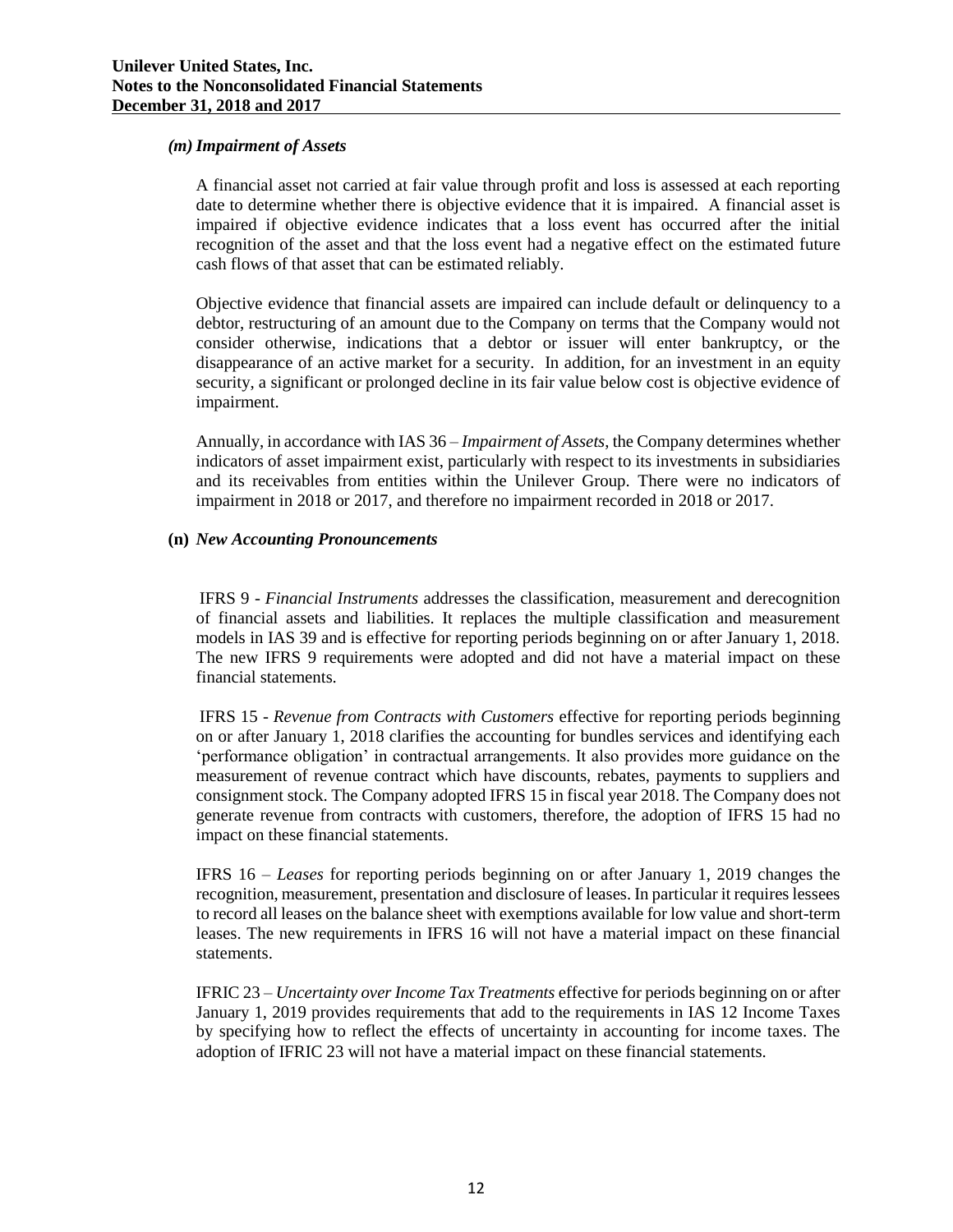All other standards or amendments to standards that have been issued by the International Accounting Standards Board and were effective by January 1, 2018 were not applicable to these separate financial statements of the Company.

### **3. Investments in Subsidiaries**

Following is a summary of the Company's investments in wholly-owned subsidiaries as of December 31, 2018 and 2017:

|               | Country<br>Of | Principal<br>Place of | \$ thousands |                   |
|---------------|---------------|-----------------------|--------------|-------------------|
| Subsidiary    | Incorporation | <b>Business</b>       | 2018         | 2017              |
| Conopco, Inc. | U.S.          | U.S.                  | 28,156,492   | 27,961,562        |
| <b>UCC</b>    | U.S.          | U.S.                  | 3,447        | 3,447             |
|               |               |                       | 28,159,939   | <u>27,965,009</u> |

The carrying value of UCC is historical cost. UCC provides financing for all entities within the UNUS Group. It has no other independent operations.

The carrying value of the Company's investment in Conopco is adjusted for the following:

- Acquisition of equity shares of the Ultimate Parent
- Generation of income tax receivables
- Impairment loss (recovery)

During the years ended December 31, 2018 and 2017, the Company acquired equity shares of its Ultimate Parent, which were then provided to employees of Conopco of \$83.2 million and \$41.0 million, respectively. The contribution of such amounts is not recovered from Conopco, and as such, is treated as an increase in the Company's investment in Conopco. In addition, there were related taxes on the share based compensation plans in the amount of \$2.1 million and \$4.5 million for the years ended December 31, 2018 and 2017, respectively. In addition, during the years ended December 31, 2018 and 2017, the Company generated income tax receivables of \$127.9 million and \$165.2 million, respectively, which are used to offset income taxes payable by Conopco in the Company's consolidated income tax returns. These income tax receivables are not recovered from Conopco, and as such are treated as increases to the Company's investment in Conopco.

During the year ended December 31, 2017, the Company received dividends totaling \$1.176 billion from Conopco. During the year ended December 31, 2018 the Company did not receive dividends from Conopco.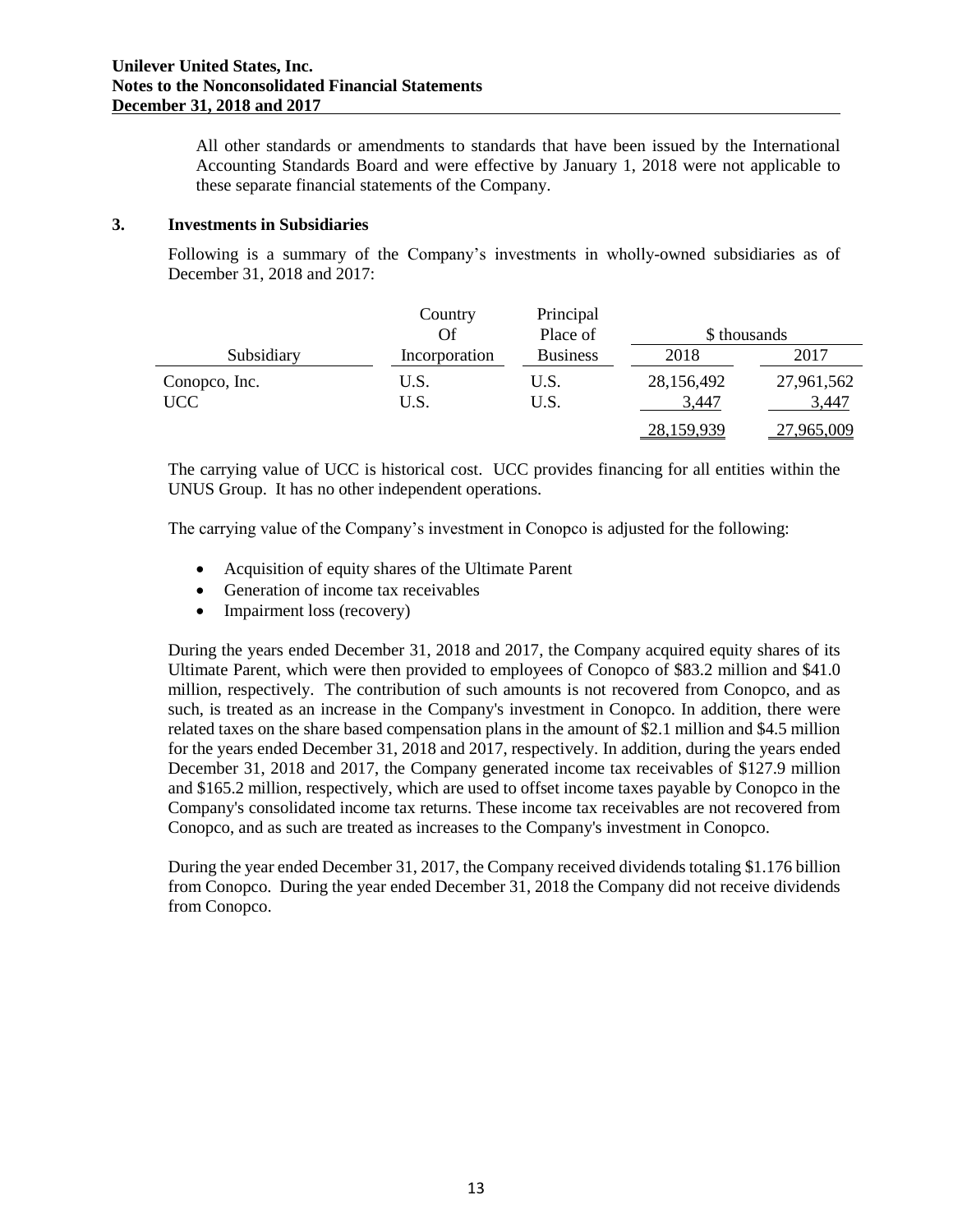# **4. Employee Compensation**

Staff and management costs for the years ended December 31, 2018 and 2017 consist of the following:

|                                  |              | \$ thousands |  |  |  |  |  |  |
|----------------------------------|--------------|--------------|--|--|--|--|--|--|
|                                  | 2018         | 2017         |  |  |  |  |  |  |
| Staff costs:                     |              |              |  |  |  |  |  |  |
| Remuneration of employees        | \$<br>19,830 | \$<br>20,918 |  |  |  |  |  |  |
| Social Security                  | 1,814        | 1,777        |  |  |  |  |  |  |
| Post-employment benefits         | 593          | 584          |  |  |  |  |  |  |
| Share-based payments             | 7,080        | 13,518       |  |  |  |  |  |  |
|                                  | 29,317       | 36,797       |  |  |  |  |  |  |
| Key management compensation:     |              |              |  |  |  |  |  |  |
| Salaries and short-term benefits | \$<br>4,075  | \$<br>3,442  |  |  |  |  |  |  |
| Post-employment benefits         | 6            | 26           |  |  |  |  |  |  |
| Share-based payments             | 1,153        | 2,239        |  |  |  |  |  |  |
|                                  | \$<br>5,234  | 5,707<br>S   |  |  |  |  |  |  |

Staff includes all persons not included within key management. Key management includes members of the Executive leadership team and other (executive and non-executive) Company officers.

Total staff and key management compensation of \$34.6 million and \$42.5 million for 2018 and 2017, respectively are presented in the statements of operations within operating costs. All compensation, with the exception of share-based payments, is rebilled to affiliates. The above amounts represent gross costs incurred including amounts paid related to UNUS Group entities that the Company is reimbursed for. Refer to note 8 for a summary of amounts comprising the operating costs, net of rebilling to affiliates, for the years ended December 31, 2018 and 2017.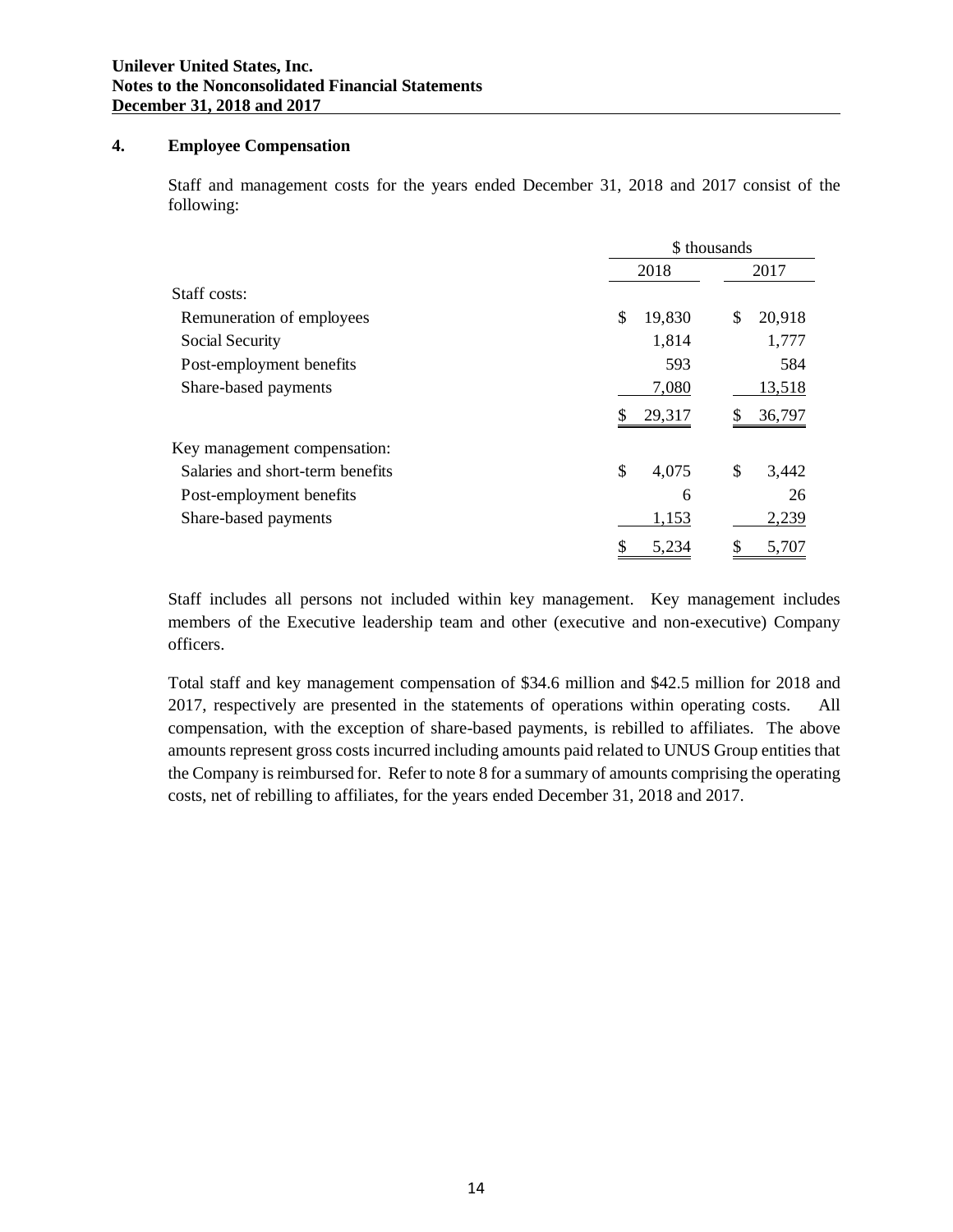# **5. Post Retirement Benefit Plans**

# *Defined Benefit Plans*

# **General**

The Company sponsors pension and welfare benefit plans for both its employees and the employees of its subsidiaries under six pension plans and two welfare benefit plans. The Company's primary post-retirement benefit plan is the Unicare Retirement Plan which is also the only funded postretirement benefit plan. Collectively, pension and post-retirement benefit plans are referred to as "the Plan". It is the Company's policy to contribute the minimum required contribution and comply with applicable U.S. law. The Company may increase its contribution above the minimum if appropriate to its tax and cash position and the funded position of the Plan. The Company has a stated policy of allocating net defined benefit cost among UNUS Group entities based on the ratio that the pensionable salaries of an individual employer bears to the pensionable salaries of all employers under the plan.

Benefits under pension plans are generally determined based on years of service and pensionable remuneration. Benefits under welfare benefit plans, including post-retirement healthcare plans, are defined in the plan documents.

The Company serves as the entity for the recording of the UNUS Group's defined benefit pension and welfare obligations in order to report the UNUS Group's financial position and results of operations to Unilever Group. For purposes of preparing these separate, nonconsolidated financial statements, the UNUS Group's pension liabilities have been allocated to its subsidiaries based on the ratio of the benefit obligations related to the subsidiaries' employees (current and retired), to the total of all benefit obligations under the plan.

For the years ended December 31, 2018 and 2017, the defined benefit cost related to these plans was based on the ratio of pensionable salaries in UNUS to the total of all pensionable salaries in the plans.

The Company's principal defined benefit pension plan was closed to new participants in 2007. In 2012 the benefits of certain plan participants were frozen. The benefits of most of the remaining plan participants were frozen effective July 1, 2017.

# **Investment Strategy**

The Company follows Unilever Group policy guidelines with respect to the investment of pension assets. Those guidelines require the allocation of plan assets to various classes of investments with the goal of controlling risk and maintaining the right balance between risk and long-term returns in order to limit the cost of the plans to the Company. The diversification of plan assets is such that the failure of a single investment would not impact the overall level of plan assets. The plan continues to invest a significant proportion of assets in equities which offer the best returns over the long run commensurate with an acceptable level of risk. The plans expose the Company to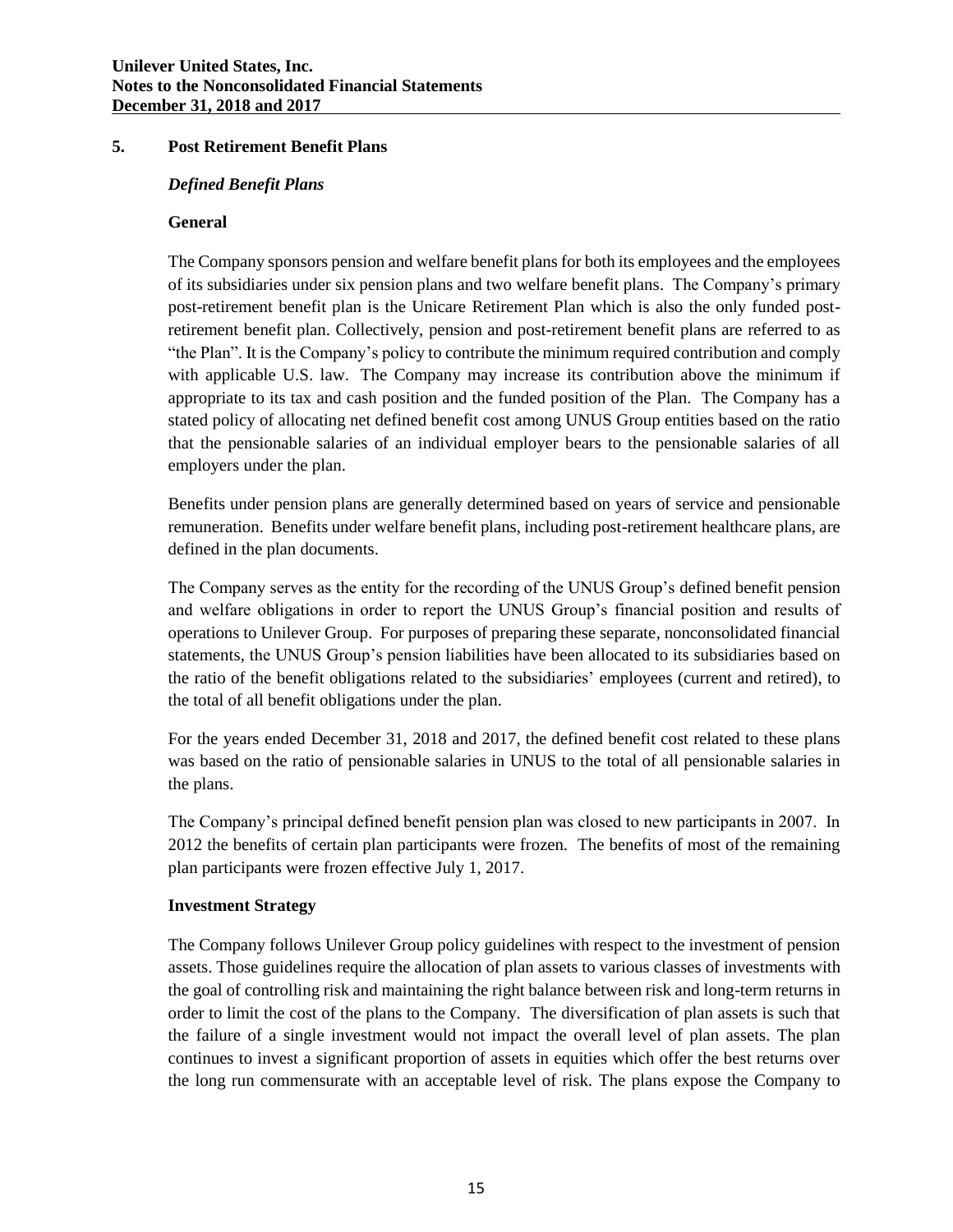investment risk, interest rate risk, and longevity risk. In order to mitigate such risks, the plan also has significant investments in bonds and other alternative investments.

### **Plan Assumptions**

The following represent the significant assumptions in the determination of the benefit obligation under the Company's pension and other post-retirement plans as of December 31, 2018 and 2017:

|                                               | 2018  | 2017  |
|-----------------------------------------------|-------|-------|
| Discount rate for Balance Sheet               | 4.30% | 3.60% |
| Discount rate for Service Cost                | 4.30% | 3.60% |
| Inflation                                     | 2.00% | 2.10% |
| Rate of salary increase                       | 3.00% | 3.00% |
| Weighted average return on assets             | 4.90% | 4.70% |
| Long-term medical care rate                   | 5.00% | 5.00% |
| Number of years a current pensioner is        |       |       |
| expected to live past 65                      |       |       |
| Men                                           | 20.64 | 20.68 |
| Women                                         | 22.65 | 22.65 |
| Number of years a future pensioner            |       |       |
| currently aged 45 is expected to live past 65 |       |       |
| Men                                           | 21.12 | 22.29 |
| Women                                         | 23.26 | 24.23 |

Mortality assumptions are based on the table RP-2018 with generational mortality improvements using scale MP-2018. This table has a built-in allowance for future improvements in longevity.

# **Sensitivities**

The sensitivity of pension and post-retirement health benefit liabilities to changes in key assumptions are as follows:

|                             |                     | Change in   | Change in              |
|-----------------------------|---------------------|-------------|------------------------|
|                             | Change in           | Liabilities | Liabilities            |
|                             | <b>Assumptions</b>  | Pension     | Post-retirement Health |
| Discount rate               | Increase by 0.1%    | $-1.3\%$    | $-0.7\%$               |
| Inflation                   | Increase by $0.1\%$ | $0.0\%$     | $-0.1%$                |
| Long-term medical care rate | Increase by 0.1%    | $0.0\%$     | $0.0\%$                |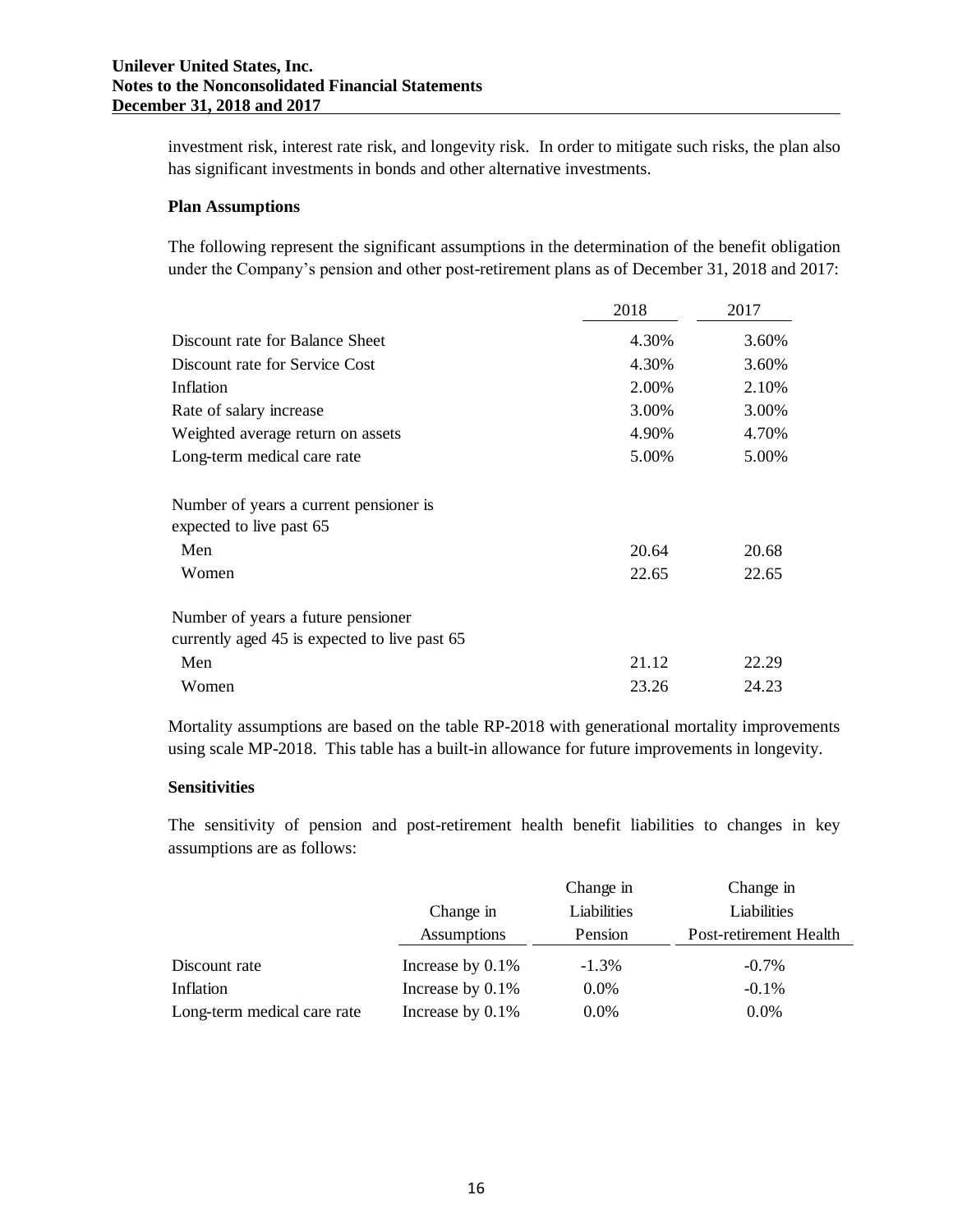An equivalent decrease in the indicated rates would have a commensurate effect in the opposite direction. Sensitivity analyses have been determined based on reasonably possible changes in the respective assumptions occurring at the end of the reporting period and may not be representative of an actual change. The analysis is based on a change in the key assumption while holding all other assumptions constant. The methods and types of assumptions used in preparing the sensitivity analysis did not change when compared in the prior period.

Valuations of other post-retirement benefit plans assume a higher initial level of medical cost inflation, which drops from 7% to the long-term rate of 5% within 5 years. Healthcare cost trend assumptions can have a significant impact on the amounts reported for healthcare plans.

# **Statements of Operations**

Net defined benefit cost of the plans charged to the statement of operations for the Company and for the plans as a whole for the years ended December 31, 2018 and 2017 are as follows:

|                                 |    | \$ thousands |    |          |           |          |               |           |
|---------------------------------|----|--------------|----|----------|-----------|----------|---------------|-----------|
|                                 |    | Company      |    |          | The Plans |          |               |           |
|                                 |    | 2018         |    | 2017     |           | 2018     |               | 2017      |
| Charged to operating profit:    |    |              |    |          |           |          |               |           |
| Current service cost            | \$ | 500          | \$ | 1,097    | \$        | 17,904   | $\mathcal{S}$ | 22,045    |
| Special termination benefits    |    |              |    |          |           | 4,719    |               | (1,399)   |
| Past service cost               |    |              |    |          |           | (6,251)  |               | (300)     |
| Settlements/curtailments        |    |              |    |          |           | 2,988    |               | (4,035)   |
| Total operating costs           |    | 500          |    | 1,097    | S         | 19,360   | \$            | 16,311    |
| Charged to finance costs:       |    |              |    |          |           |          |               |           |
| Interest on retirement benefits | \$ | 2,816        | \$ | 3,140    | \$        | 60,661   | \$            | 71,071    |
| Expected return on assets       |    | (1, 895)     |    | (2, 144) |           | (38,039) |               | (44, 477) |
| Finance costs                   | S  | 921          | S  | 996      | S         | 22,622   | \$            | 26,594    |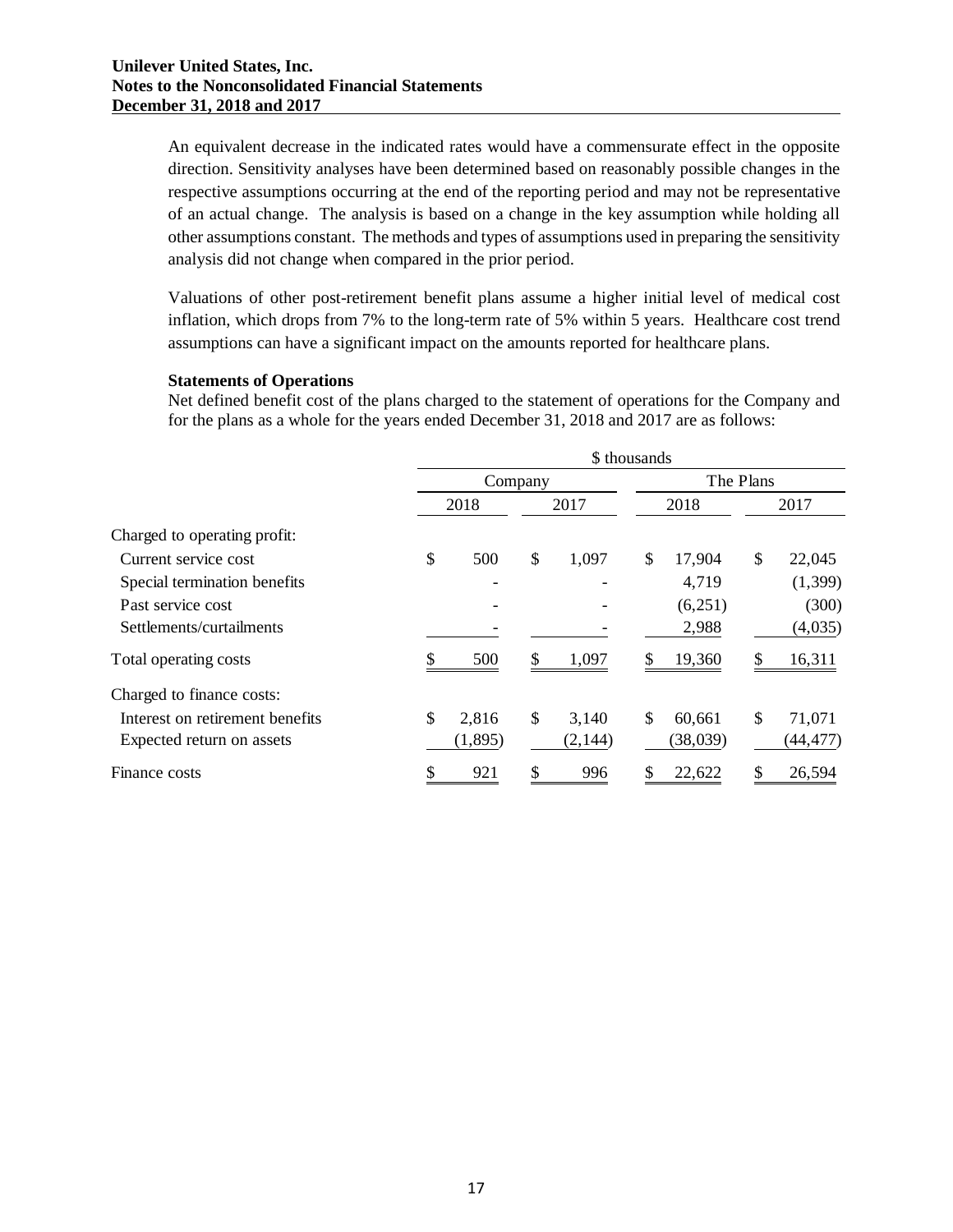# **Statements of Comprehensive Income (Loss)**

Net defined benefit cost of the plans charged to comprehensive income (loss) for the Company and for the plans as a whole for the years ended December 31, 2018 and 2017 are as follows:

|                                              | \$ thousands |          |  |           |   |           |    |            |
|----------------------------------------------|--------------|----------|--|-----------|---|-----------|----|------------|
|                                              | Company      |          |  | The Plans |   |           |    |            |
|                                              |              | 2018     |  | 2017      |   | 2018      |    | 2017       |
| Actual return less expected return           |              |          |  |           |   |           |    |            |
| on plan assets                               | \$           | (1,515)  |  | 10.919    | S | (97, 231) | \$ | 122,905    |
| Experience gains (losses)                    |              | (4, 537) |  | (8, 191)  |   | 4,468     |    | 5,318      |
| Changes in assumptions                       |              | 5,426    |  | (6, 158)  |   | 114,278   |    | (145, 100) |
| Net pre-tax actuarial gain (loss) recognized |              |          |  |           |   |           |    |            |
| in comprehensive income (loss)               |              | (626)    |  | (3,430)   |   | 21,515    |    | (16, 877)  |

# **Statements of Financial Position**

The assets, liabilities and deficit position of pension and other post-retirement benefit plans at December 31, 2018 and 2017 related to the Company's participation in such plans are as follows:

|                                 | \$ thousands |                  |    |                           |      |                  |    |                           |
|---------------------------------|--------------|------------------|----|---------------------------|------|------------------|----|---------------------------|
|                                 |              | 2018             |    |                           | 2017 |                  |    |                           |
|                                 |              |                  |    | Other Post-<br>employment |      |                  |    | Other Post-<br>employment |
|                                 |              | Pension<br>Plans |    | Benefit<br>Plans          |      | Pension<br>Plans |    | Benefit<br>Plans          |
| Principal plan assets:          |              |                  |    |                           |      |                  |    |                           |
| Equities                        | \$           | 14,710           | \$ |                           | \$   | 19,876           | \$ |                           |
| <b>Bonds</b>                    |              | 28,725           |    |                           |      | 32,955           |    |                           |
| Other                           |              | 2,371            |    |                           |      | 2,605            |    |                           |
|                                 |              | 45,806           |    |                           |      | 55,436           |    |                           |
| Present value of liabilities:   |              |                  |    |                           |      |                  |    |                           |
| Principal plans                 |              | 54,106           |    | 7,928                     |      | 61,583           |    | 9,256                     |
| Other plans                     |              | 8,804            |    |                           |      | 12,448           |    |                           |
|                                 |              | 62,910           |    | 7,928                     |      | 74,031           |    | 9,256                     |
| Pension liability net of assets |              | (17, 104)        | \$ | (7, 928)                  | \$   | (18, 595)        | \$ | (9,256)                   |
| Funded plans in deficit         | \$           | 8,300            | \$ |                           | \$   | 6,147            | \$ |                           |
| <b>Unfunded Plans</b>           |              | 8,804            |    | 7,928                     |      | 12,448           |    | 9,256                     |
|                                 | \$           | 17,104           | \$ | 7,928                     | \$   | 18,595           | \$ | 9,256                     |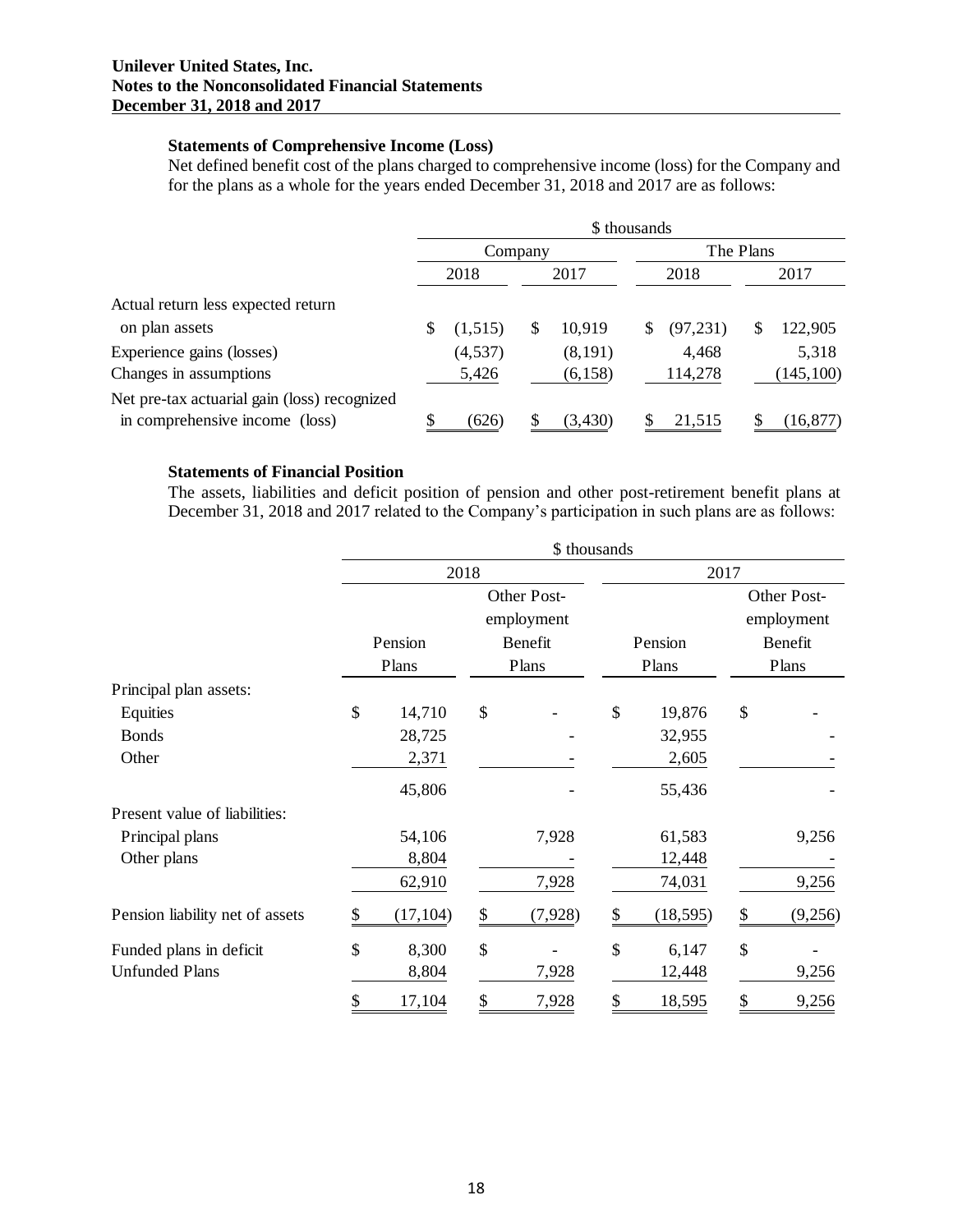The assets, liabilities and deficit position of pension and other post-retirement benefit plans at December 31, 2018 and 2017 related to the Plan are as follows:

|                                 |      | \$ thousands |    |             |      |            |    |             |
|---------------------------------|------|--------------|----|-------------|------|------------|----|-------------|
|                                 | 2018 |              |    |             | 2017 |            |    |             |
|                                 |      |              |    | Other Post- |      |            |    | Other Post- |
|                                 |      |              |    | employment  |      |            |    | employment  |
|                                 |      | Pension      |    | Benefit     |      | Pension    |    | Benefit     |
|                                 |      | Plans        |    | Plans       |      | Plans      |    | Plans       |
| Principal plan assets:          |      |              |    |             |      |            |    |             |
| Equities                        | \$   | 300,788      | \$ |             | \$   | 398,984    | \$ |             |
| <b>Bonds</b>                    |      | 587,382      |    |             |      | 661,525    |    |             |
| Other                           |      | 48,493       |    |             |      | 52,296     |    |             |
|                                 |      | 936,663      |    |             |      | 1,112,805  |    |             |
| Present value of liabilities:   |      |              |    |             |      |            |    |             |
| Principal plans                 |      | 1,106,373    |    | 321,804     |      | 1,236,191  |    | 386,409     |
| Other plans                     |      | 111,868      |    | 12,056      |      | 126,807    |    | 9,305       |
|                                 |      | 1,218,241    |    | 333,860     |      | 1,362,998  |    | 395,714     |
| Pension liability net of assets |      | (281, 578)   | \$ | (333, 860)  | S    | (250, 193) | \$ | (395, 714)  |
| Funded plans in deficit         | \$   | 169,710      | \$ |             | \$   | 123,386    | \$ |             |
| <b>Unfunded Plans</b>           |      | 111,868      |    | 333,860     |      | 126,807    |    | 395,714     |
|                                 | \$   | 281,578      | \$ | 333,860     | \$   | 250,193    | \$ | 395,714     |

As of December 31, 2018 and 2017 the Plan's investment in equity shares of the Ultimate Parent totaled \$95 thousand and \$167 thousand, respectively.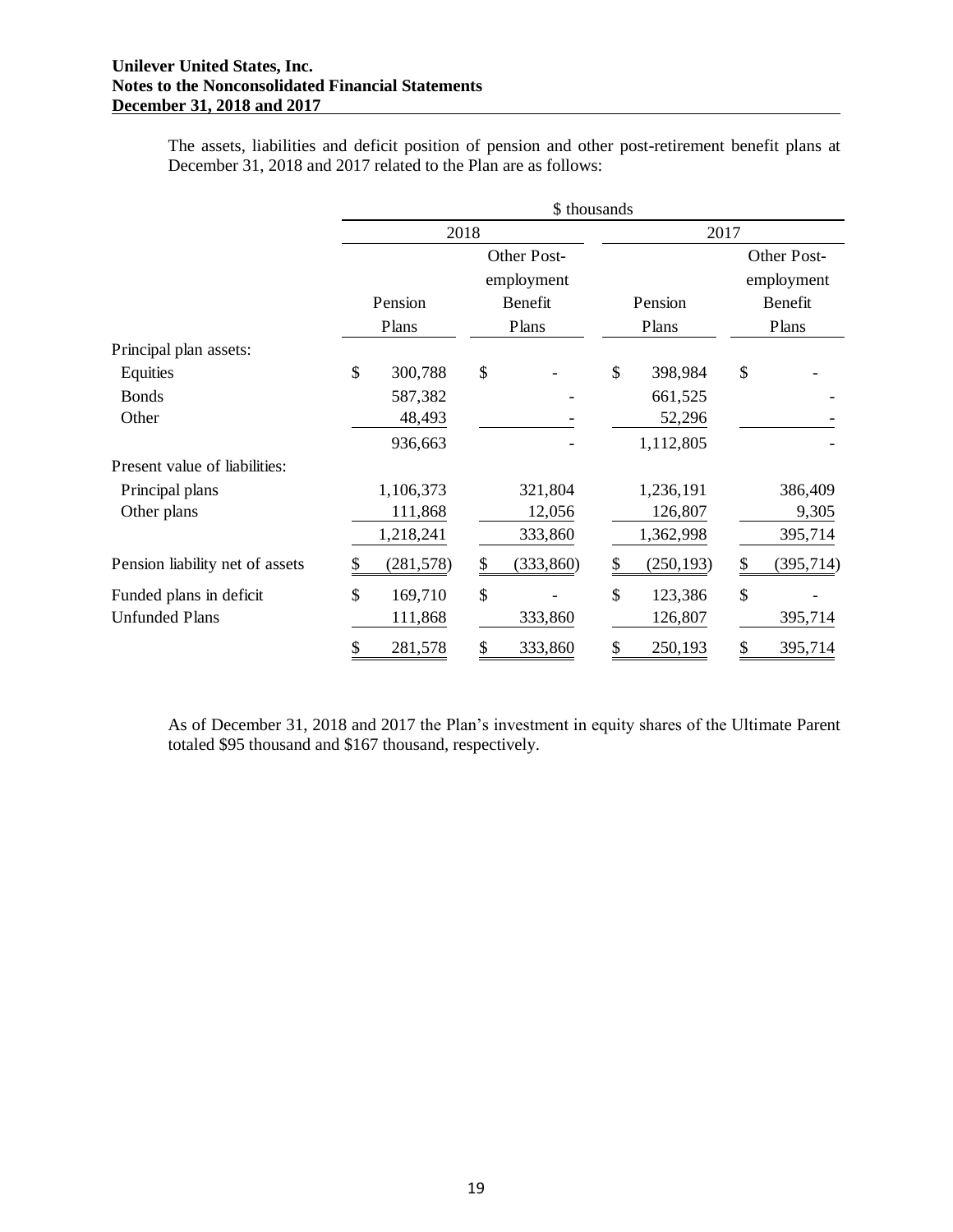# **Reconciliation of Changes in Assets and Liabilities**

Changes in the assets and liabilities of the Plan related to the Company's participation in the plan

|                               | \$ thousands |           |    |             |    |           |    |             |
|-------------------------------|--------------|-----------|----|-------------|----|-----------|----|-------------|
|                               |              | 2018      |    |             |    | 2017      |    |             |
|                               |              | Assets    |    | Liabilities |    | Assets    |    | Liabilities |
| Balance, January 1            | \$           | 55,436    | \$ | 83,287      | \$ | 52,641    | \$ | 78,968      |
| Current service cost          |              |           |    | 500         |    |           |    | 1,097       |
| Special termination benefits  |              |           |    |             |    |           |    |             |
| Past service costs            |              |           |    |             |    |           |    |             |
| Settlements/curtailments      |              |           |    |             |    |           |    |             |
| Expected return on assets     |              | 1,895     |    |             |    | 2,144     |    |             |
| Interest costs                |              |           |    | 2,816       |    |           |    | 3,140       |
| Actuarial gain (loss)         |              | (1,515)   |    | (889)       |    | 10,919    |    | 14,349      |
| <b>Employer contributions</b> |              | 3,653     |    |             |    | 3,620     |    |             |
| Reclassification of benefits  |              | (2,219)   |    | (3, 432)    |    | (756)     |    | (1,135)     |
| Benefit payments              |              | (11, 444) |    | (11, 444)   |    | (13, 132) |    | (13, 132)   |
| Balance, December 31          |              | 45,806    | \$ | 70,838      |    | 55,436    |    | 83,287      |

are as follows:

Changes in the assets and liabilities of the Plans as a whole are as follows:

|                               | \$ thousands |            |      |             |    |            |    |             |  |
|-------------------------------|--------------|------------|------|-------------|----|------------|----|-------------|--|
|                               |              |            | 2018 |             |    | 2017       |    |             |  |
|                               |              | Assets     |      | Liabilities |    | Assets     |    | Liabilities |  |
| Balance, January 1            | \$           | 1,112,805  | \$   | 1,758,712   | \$ | 1,092,261  | \$ | 1,740,961   |  |
| Current service cost          |              |            |      | 17,904      |    |            |    | 22,045      |  |
| Special termination benefits  |              |            |      | 4,719       |    |            |    | 1,399       |  |
| Past service costs            |              |            |      | (6,251)     |    |            |    | (300)       |  |
| Adjustment for BCS            |              | 9,192      |      | 22,806      |    |            |    |             |  |
| Settlements/curtailments      |              |            |      | 2,988       |    |            |    | (4,035)     |  |
| Expected return on assets     |              | 38,039     |      |             |    | 44,477     |    |             |  |
| Interest costs                |              |            |      | 60,661      |    |            |    | 71,071      |  |
| Plan mergers                  |              |            |      |             |    |            |    |             |  |
| Actuarial gain (loss)         |              | (97, 231)  |      | (118, 746)  |    | 122,904    |    | 139,781     |  |
| <b>Employer contributions</b> |              | 64,551     |      |             |    | 65,373     |    |             |  |
| Benefit payments              |              | (190, 693) |      | (190, 693)  |    | (212, 210) |    | (212, 210)  |  |
| Balance, December 31          |              | 936,663    | S    | 1,552,100   |    | 1,112,805  | \$ | 1,758,712   |  |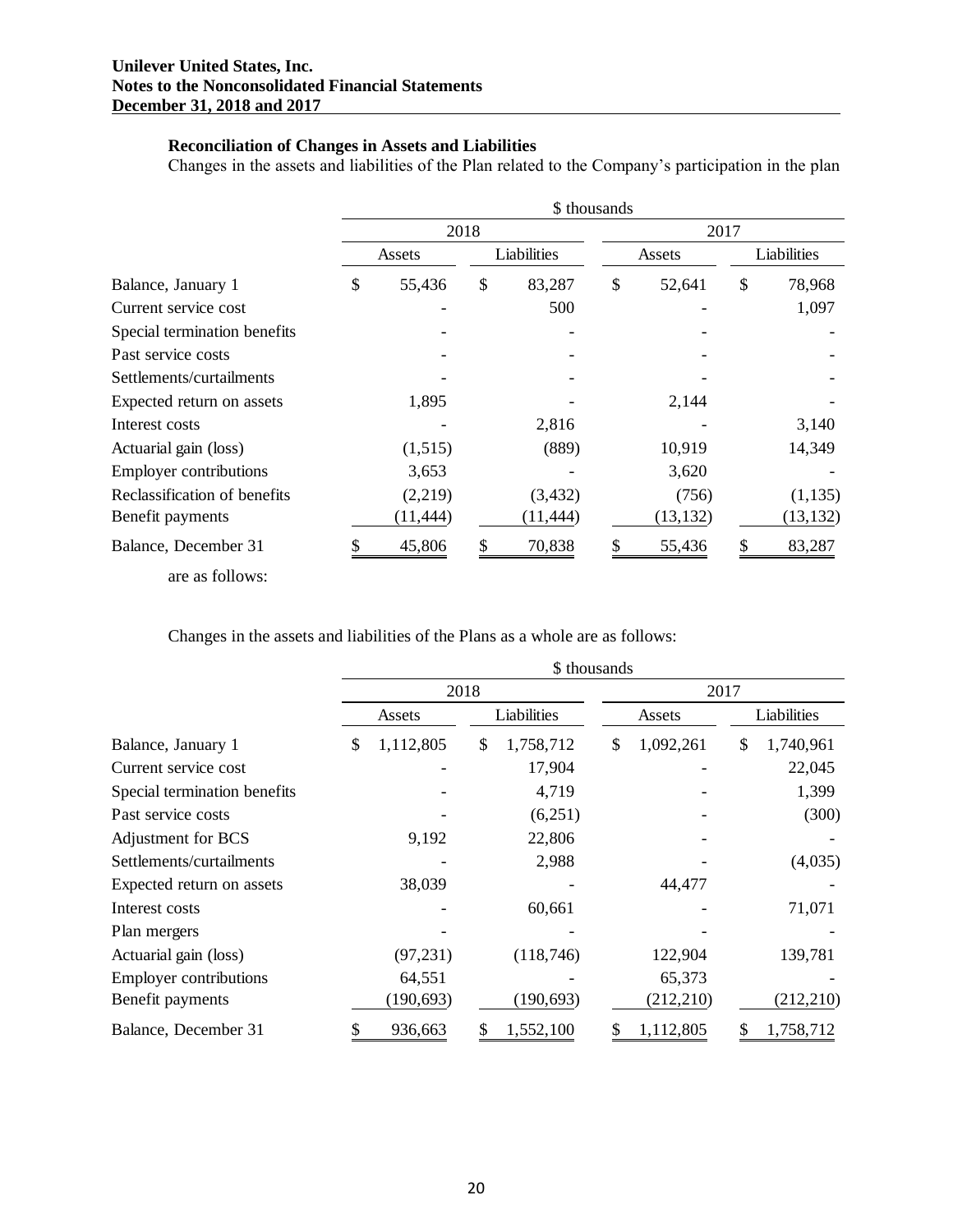### **Cash Flow**

The Company's cash flow related to pensions and other post–retirement benefits includes contributions to its funded plan and benefits paid under unfunded plans. Amounts paid in 2018 and 2017 as well as an estimate for amounts to be paid in 2019 related to the Company's participation in the Plans are as follows:

|                              | \$ thousands |            |    |       |    |       |  |
|------------------------------|--------------|------------|----|-------|----|-------|--|
|                              |              | (Estimate) |    |       |    |       |  |
|                              |              | 2019       |    | 2018  |    | 2017  |  |
| Company contributions to     |              |            |    |       |    |       |  |
| funded plans:                |              |            |    |       |    |       |  |
| Defined benefit              | \$           |            | \$ |       | \$ |       |  |
| Defined contribution         |              | 1,488      |    | 1,899 |    | 1,611 |  |
| Benefits paid under unfunded |              |            |    |       |    |       |  |
| plans                        |              | 3,217      |    | 3,653 |    | 3,620 |  |
| Cash flow                    |              | 4,705      |    | 5,552 |    | 5,231 |  |

The current portion related to the benefits paid under unfunded plans is \$3.2 million and \$3.6 million, respectively.

Amounts paid in 2018 and 2017 as well as an estimate for amounts to be paid in 2019 related to the Plan as a whole are as follows:

|                              | \$ thousands |            |    |         |    |         |  |
|------------------------------|--------------|------------|----|---------|----|---------|--|
|                              |              | (Estimate) |    |         |    |         |  |
|                              |              | 2019       |    | 2018    |    | 2017    |  |
| Company contributions to     |              |            |    |         |    |         |  |
| funded plans:                |              |            |    |         |    |         |  |
| Defined benefit              | \$           |            | \$ |         | \$ |         |  |
| Defined contribution         |              | 46,395     |    | 45,804  |    | 44,422  |  |
| Benefits paid under unfunded |              |            |    |         |    |         |  |
| plans                        |              | 69,282     |    | 72,885  |    | 72,787  |  |
| Cash flow                    |              | 115,677    |    | 118,689 |    | 117,209 |  |

# **Defined Contribution Plan**

The Company operates the UNICare Savings Plan (the "Plan"), a defined contribution plan open to eligible employees of UNUS Group except employees located in Puerto Rico and employees covered by a collective bargaining agreement. The Plan is a qualified retirement plan under section 401(a) of the Internal Revenue Code of 1986 and is subject to the provisions of ERISA.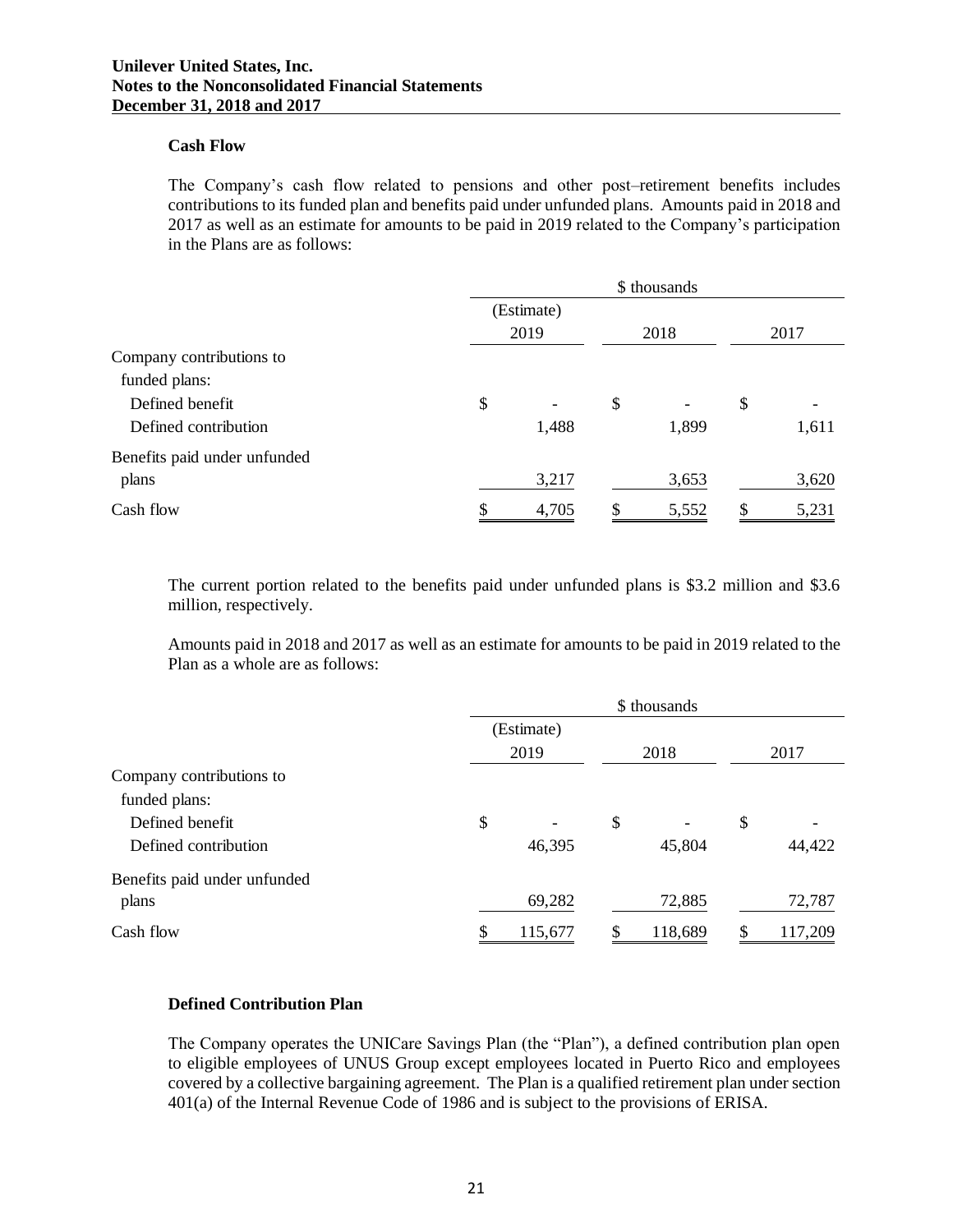Under the Plan the Company matches employee elective deferrals on a sliding scale based on the individual employee's participation status in the Company's primary defined benefit pension plan. In addition, the Company makes a non-elective contribution equal to 4% of compensation for all eligible employees employed after January 1, 2007, whether or not they make elective deferrals to the Plan. The Company's matching and non-elective contributions for each of the years ended December 31, 2018 and 2017 was \$1.8 million and \$1.7 million, respectively, and as of those dates amounts owed to the Plan, included in accounts payable and accrued expenses, totaled \$44 thousand and \$87 thousand, respectively. It is the Company's policy to fund the Plan on a current basis.

# **6. Share-Based Payments**

The Company has several share-based programs for UNUS Group employees which are covered by the Unilever North America 2002 Omnibus Equity Compensation Plan as amended in November 2012. The Omnibus Plan provides for the granting of options on up to 121.5 million Unilever N.V (New York Registry) shares, 117.9 million shares of Unilever PLC ADRs, 6 million ordinary shares of Unilever N.V and 1.3 million ordinary shares of Unilever PLC (collectively, the "Shares") to key UNUS Group employees. The Company purchases shares of Unilever N.V. and Unilever PLC ADRs to satisfy its share-based compensation program obligations, and as of December 31, 2018 held 16.4 thousand Unilever N.V shares and 28.8 thousand Unilever PLC ADRs. As of December 31, 2017 the Company held 16.4 thousand Unilever N.V. shares and 6.3 thousand Unilever PLC ADRs. For the years ended December 31, 2018 and 2017, share-based compensation expense totaled \$8.2 million and \$15.8 million, respectively. As of December 31, 2018 and 2017, liabilities related to share-based compensation plans totaled \$9.3 million and \$20.6 million, respectively.

# *(a) Performance Share Programs*

# **Global Performance Share Program ("GPSP")**

The GPSP provides for the granting of Share awards to qualified employees within certain manager classes which vest over a three-year performance period at levels ranging from 0 percent to 200 percent of a target award depending upon the achievement of specific performance conditions.

Generally, awards are made annually covering the year of the grant and the subsequent two years. Shares are issued at the end of each three-year performance period based on actual performance versus the pre-established criteria. Individuals receive the shares issued only if they remain eligible at the end of the three-year performance period. Performance metrics of the GPSP relate to sales growth, operating cash flow and core operating margin improvement. Certain employees may elect to defer the payment of vested shares until retirement. Awards are settled in Unilever NV shares or Unilever PLC ADRs in the year following the year in which the awards vest. However, the Company may elect to settle awards under the GPSP in cash.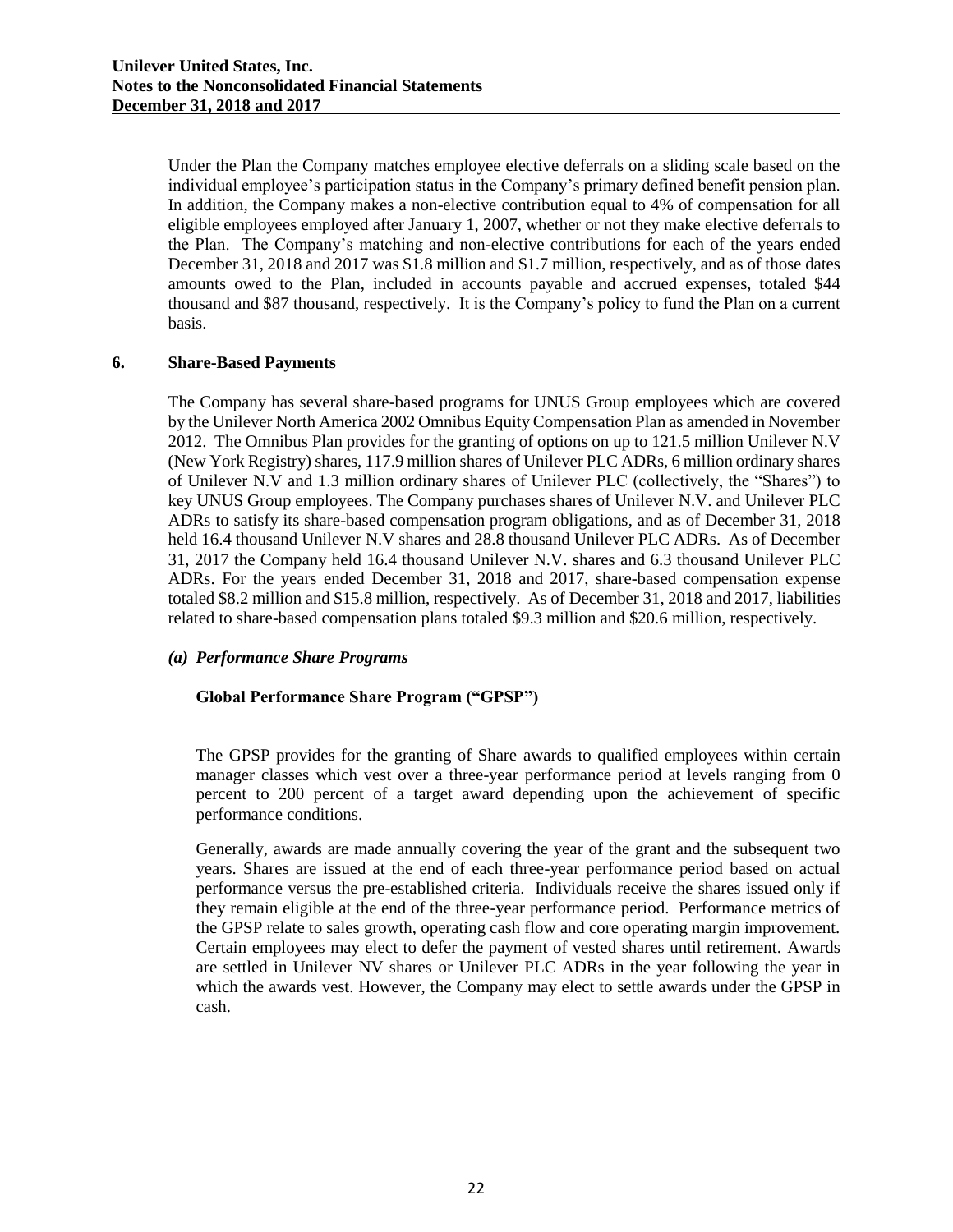# **Global Share Incentive Program ("GSIP")**

The GSIP, which operates in a manner very similar to the GPSP, is limited to certain executives. Share awards vest over a three-year period at levels ranging from 0% to 200% of a target award depending on the achievement of specific performance conditions. Performance metrics for the GSIP program include those of the GPSP program as well as one additional metric – total shareholder return. Under the GSIP, employees have more flexibility with respect to selecting the type of Shares to be received. Awards are settled in Unilever NV shares or Unilever PLC ADRs in the year following the year in which the awards vest. However, the Company reserves the right to settle its Shares in cash.

# **Management Co-Investment Program ("MCIP")**

The MCIP allows certain employees who are eligible to participate in the GPSP and GSIP to invest up to 100 percent of their annual bonus in Shares (the "Investment Shares"), for which they are immediately vested. Under the MCIP the Company matches each Investment Share with up to one additional Share (the "Match Shares"). Each employee's right to receive Match Shares is subject to a three or four year vesting period and the achievement of specific performance conditions. The number of match Shares awarded can range from 0 percent to 200 percent of the target award.

MCIP participants who either are, or eligible to be, participants of the GPSP are subject to the GPSP performance conditions. MCIP participants who either are or are eligible to be participants of the GSIP are subject to the GSIP performance conditions. Match Shares are distributed at the end of the vesting period based on actual performance versus the preestablished criteria.

In 2017, the Company launched an enhanced MCIP, which relates to MCIP awards granted starting January 1, 2017. The enhanced plan allows participants to invest up to 100% of their annual bonus in Unilever shares called "Investment Shares" and receive a corresponding award in performance shares, which vest after four years, subject to satisfaction of new long term performance measures. In 2018 Work Level 2 employees are eligible to participate as long as local laws and exchange regulations permit, and can invest up to 20% of their annual bonus. In 2019, Work Level 2 employees will be eligible to participate as long as local laws and exchange regulations permit and can invest up to 50% of their annual bonus.

# **The Shares Plan ("SHARES")**

Effective July 23, 2014 the Company adopted a new global employee share plan, SHARES, which eligible employees were allowed to enroll in November 2016 for the 2017 year. SHARES allows eligible employees to invest a minimum of 25 Euros to a maximum of 200 Euros per month, in the USD equivalent towards purchasing shares of the Ultimate Parent (the "Investment Shares"). The minimum and maximum amounts are set in Euros each year, and converted to USD before the enrollment period opens. At the end of each quarter the number of Investment Shares an eligible employee purchases will equal the total USD amount contributed in the prior 3 months divided by the applicable Unilever share acquisition price.

Under SHARES at the end of each quarterly investment period, the Company will award "phantom" Match Shares equal to one-third of the number of Investment Shares purchased. Each employee's right to receive the Match Shares is subject to a three year vesting period.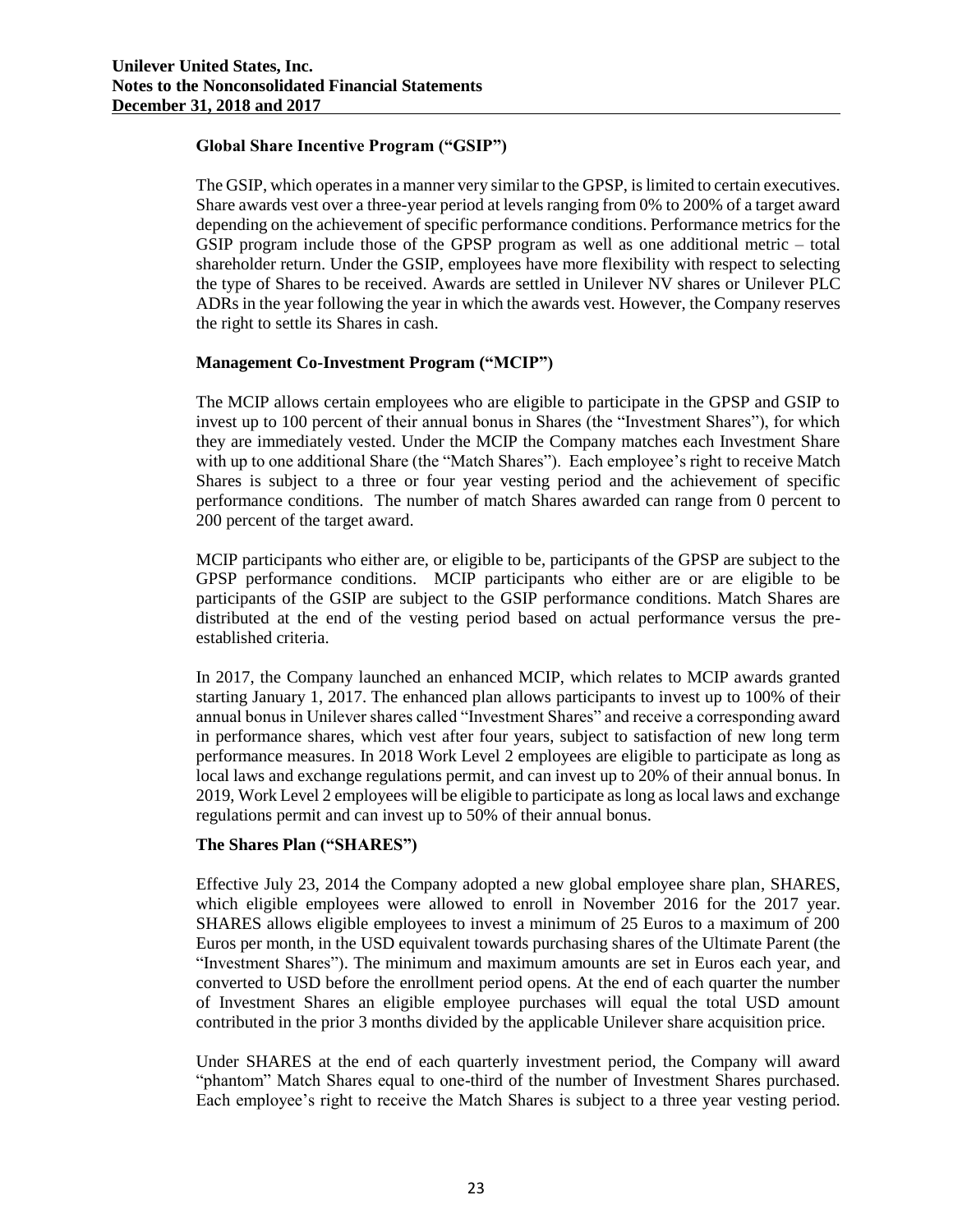Three years after the "phantom" Match Shares are awarded the eligible employee will receive a Unilever share for every "phantom" Match Share, provided the Investment Shares purchased were not sold or transferred. The SHARES program terminates in 2024.

Compensation expense under the GPSP, GSIP and MCIP, which is charged over the performance period, is initially determined on the date of the award based on the fair value of the target shares awarded and the number of Shares expected to vest; the expense is updated annually for changes in the actual number of Shares expected to vest, changes in the fair value of the underlying Shares and the fair value of the liability to be settled.

Compensation expense under the ESBP is initially determined at the grant date based on the fair value of the matching Shares and adjusted annually over the vesting period based on changes in the current price of the Shares and the value of the liability at each reporting date.

Dividends related to the target award under the GPSP, GSIP and MCIP are credited to each employee and converted into additional target shares which are subject to the same vesting criteria as the original target shares. Dividends on ESBP matching Shares are credited to the employee and converted into additional matching Shares at settlement.

A summary of the status of performance share programs as of December 31, 2018 and 2017 and the changes therein during the years then ended are as follows:

|                                              | Number of Shares |             |  |  |
|----------------------------------------------|------------------|-------------|--|--|
|                                              | 2018             | 2017        |  |  |
| Outstanding, January 1                       | 489,560          | 580,058     |  |  |
| Awarded                                      | 210,160          | 300,941     |  |  |
| Distributed                                  | (448, 220)       | (366, 611)  |  |  |
| Forfeited                                    | (275)            | (24, 828)   |  |  |
| Outstanding, December 31,                    | 251,225          | 489,560     |  |  |
| Fair value per share award<br>as of year end | \$<br>53.46      | \$<br>56.32 |  |  |

#### **7. Income Taxes**

The Tax Cuts and Jobs Act that was enacted in December 2017 reduced the U.S. federal corporate tax rate from 35 percent to 21 percent. Deferred tax assets and liabilities are to be recorded based on the tax rates at the time of reversal. Consequently, as a result of the change in the tax rate and remeasurement of deferred tax balances, the deferred tax expense decreased by \$6,726.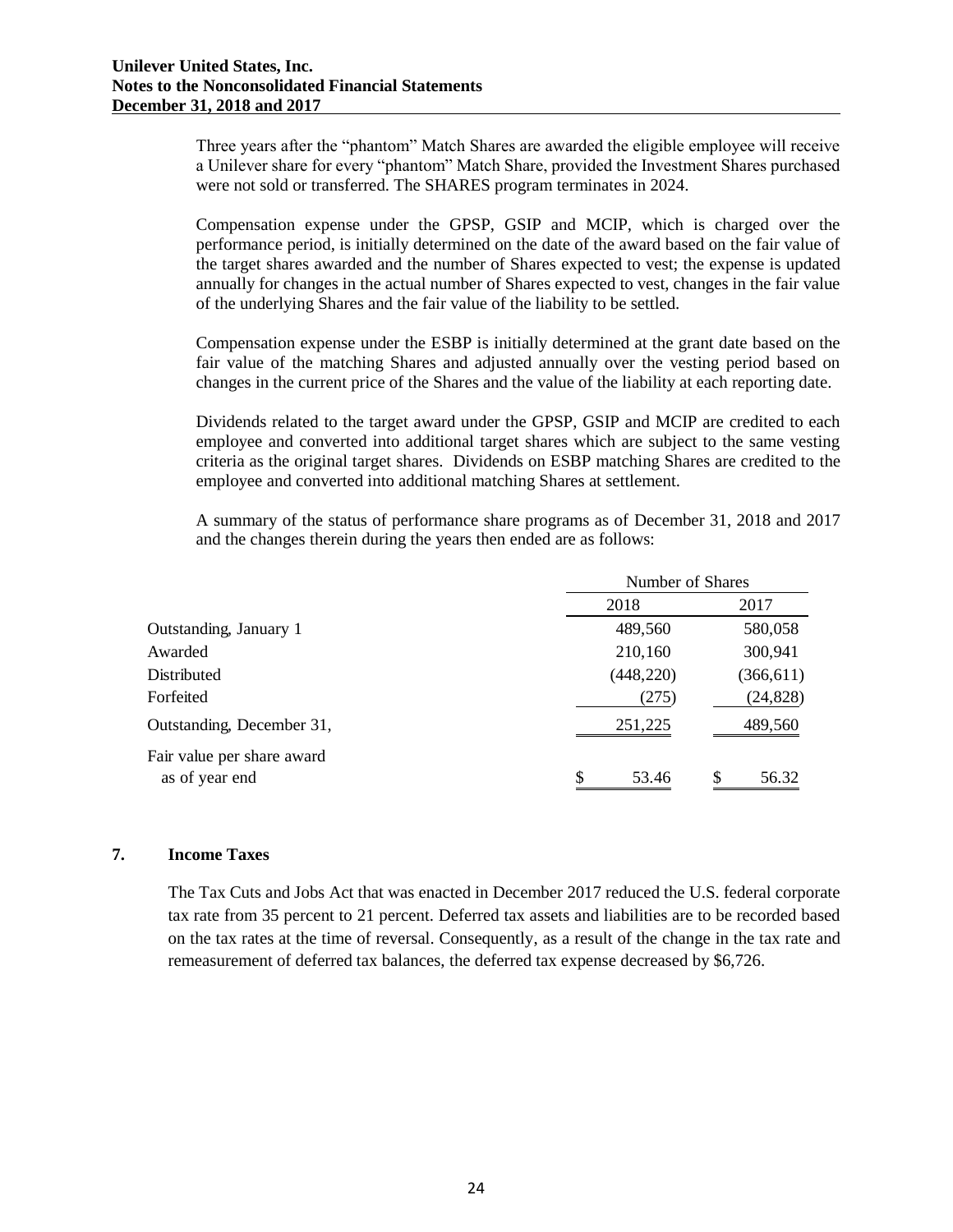The Company files returns in the United States at the Federal level as part of a consolidated group and is able to utilize any losses. The income tax benefits recognized in 2018 and 2017 are as follows:

|                      |            | \$ thousands |  |  |  |
|----------------------|------------|--------------|--|--|--|
|                      | 2018       | 2017         |  |  |  |
| Current tax :        |            |              |  |  |  |
| Current year benefit | (127,918)  | \$(165,201)  |  |  |  |
| Deferred tax:        |            |              |  |  |  |
| Deferred tax expense | 1,688      | 7,940        |  |  |  |
| Income tax benefit   | (126, 230) | (157,261)    |  |  |  |

The reconciliation between U.S. Federal tax rate and the effective tax rate is as follows:

|                                     | $\%$  |        |
|-------------------------------------|-------|--------|
|                                     | 2018  | 2017   |
| U.S. Federal tax rate               | 21.0  | 35.0   |
| Differences due to:                 |       |        |
| Tax reform revaluation              |       | 1.3    |
| Non-deductible expenses             | (0.1) | 0.1    |
| State taxes, net of federal benefit | 2.7   | (1.4)  |
| Non-taxable dividends               |       | (56.6) |
| Effective tax rate                  | 23.6  | (21.6) |

Deferred tax movements in 2018 are as follows:

|                                 |            |          | \$ thousands             |                     |              |
|---------------------------------|------------|----------|--------------------------|---------------------|--------------|
|                                 | January 1, | Profit   |                          | Investments in      | December 31, |
|                                 | 2018       | and Loss | <b>OCI</b>               | <b>Subsidiaries</b> | 2018         |
| Pension and similar obligations | 6,387      | (752)    | 190                      |                     | 5,825        |
| Share based compensation        | 5,840      | (730)    |                          | (2,094)             | 3,016        |
| Other                           | (407)      | (206)    | $\overline{\phantom{0}}$ |                     | (613)        |
|                                 | 11,820     | (1,688)  | 190                      | (2,094)             | 8,228        |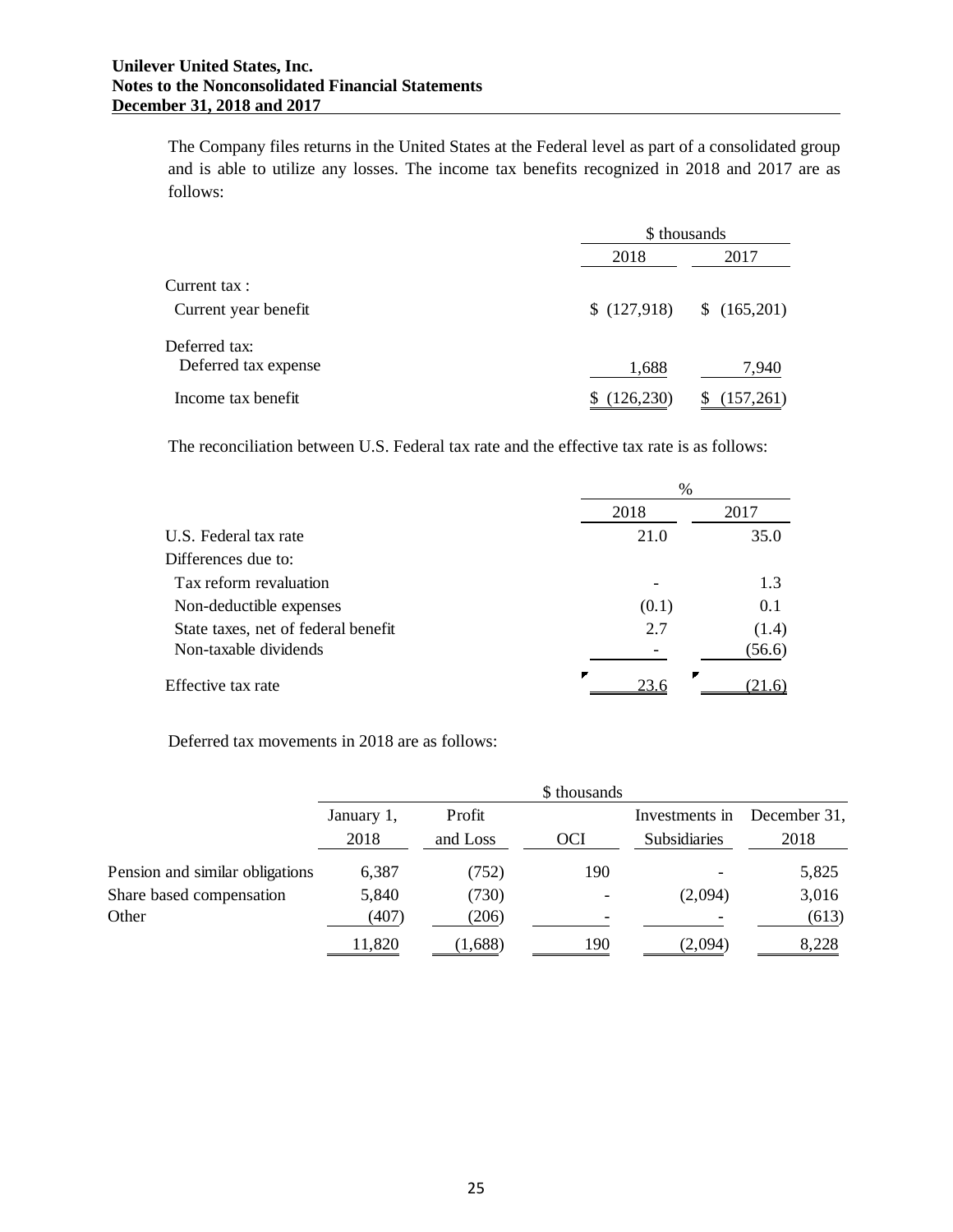|                                 |            |          | \$ thousands             |                     |              |
|---------------------------------|------------|----------|--------------------------|---------------------|--------------|
|                                 | January 1, | Profit   |                          | Investments in      | December 31, |
|                                 | 2017       | and Loss | OCI                      | <b>Subsidiaries</b> | 2017         |
| Pension and similar obligations | 9.687      | (6,538)  | 3,238                    |                     | 6,387        |
| Share based compensation        | 11,357     | (1,685)  |                          | (3,832)             | 5,840        |
| Other                           | (690)      | 283      | $\overline{\phantom{a}}$ |                     | (407)        |
|                                 | 20,354     | 7,940)   | 3,238                    | (3,832)             | 11,820       |

Deferred tax movements in 2017 are as follows:

Deferred tax to be settled after 12 months at December 31, 2018 and 2017 is \$8,841 thousand and \$12,227 thousand, respectively, which is inclusive of the pension and similar obligations and shared based compensation balances. A deferred tax asset is recognized only to the extent that it is probable that future taxable profits will be available against which the asset can be utilized. Deferred tax assets are reduced to the extent that it is no longer probable that the related tax benefit will be realized.

Deferred tax liabilities are not recorded with respect to the outside basis differences for investments in subsidiaries, where the Company is in a position to control the timing of the reversal of the temporary difference and it is probable that such differences will not reverse in the foreseeable future. The Company has determined that it is impracticable to determine the amount of taxes that would be payable if the temporary differences were to reverse.

# **8. Related Party Transactions**

Related parties include people and entities that have or are subject to the influence or control of the UNUS Group or the Unilever Group.

The Company provides administrative services to entities in the UNUS Group and receives administrative and other services from the Unilever Group. All balances with Unilever Group and UNUS Group entities are uncollateralized and interest bearing. It is Unilever Group's policy to charge interest on all intercompany debt. During each of the years ended December 31, 2018 and 2017 interest on intercompany debt ranged from 2.71% to 3.47% and .61% to 4.19%, respectively.

The Company has provided Conopco with two unsecured, non-interest bearing lines of credit totaling \$5.9 million to fund the environmental remediation of two sites in New Jersey. The letters of credit automatically renew on an annual basis and can only be terminated by the Company with the permission of the New Jersey Department of Environmental Protection. There were no amounts outstanding under either line of credit as of December 31, 2018 and 2017 or during the years ended December 31, 2018 and 2017.

On a daily basis, available funds are swept from depository accounts into a concentration account and used to settle intercompany borrowings. Cash principally represents the balance of customer checks that have not yet cleared through the banking system and become available to be swept into the concentration account, and deposits made subsequent to the daily cash sweep. The Company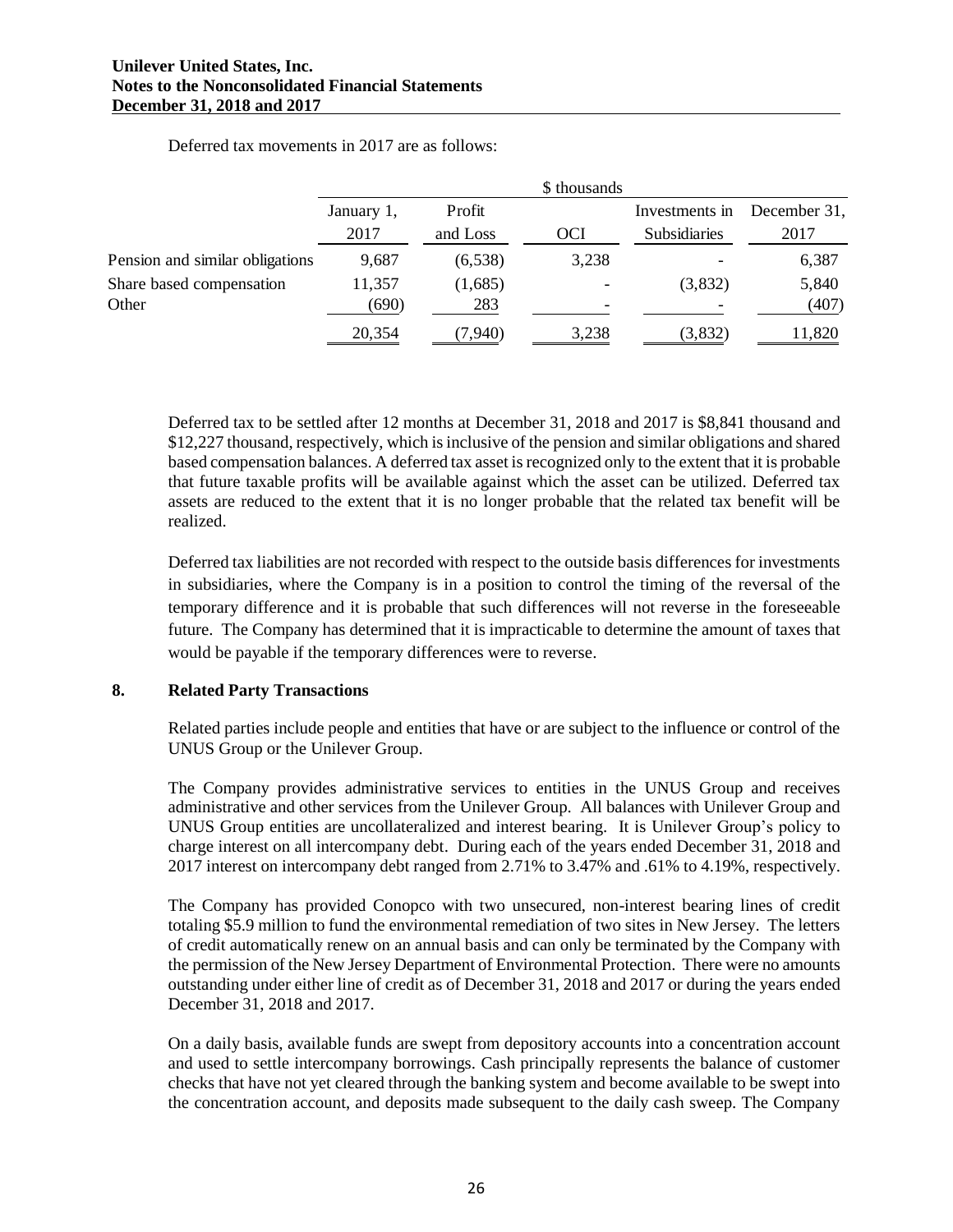does not fund its disbursement accounts for checks it has written until the checks are presented to the bank for payment. Cash overdrafts represent the balance of outstanding checks and are classified with other current liabilities. There are no compensating balance requirements or other restrictions on the transfer of cash associated with the Company's depository accounts.

All balances due to and from affiliates within the UNUS Group are presented as a single net amount in the statements of financial position as the Company has both the legal right and the intent to offset amounts due to and from these affiliates.

Amounts owed to and from different affiliates within the Unilever Group are presented separately in the statements of financial position as these amounts are settled on a current basis. Where the Company has the legal right of offset, amounts due to and from the same affiliate within the Unilever Group but outside the UNUS Group have been presented on a net basis.

Net amounts owed to UNUS Group affiliates at December 31, 2018 and 2017 total \$10.3 billion and \$8.9 billion, respectively. Net interest expense on affiliate debt totaled approximately \$519 million and \$411 million for the years ended December 31, 2018 and 2017, respectively.

|                            | \$ thousands |           |
|----------------------------|--------------|-----------|
|                            | 2018         | 2017      |
| Borrowings as of January 1 | 8,933,458    | 8,506,747 |
| Proceeds                   | 1,559,957    | 912,922   |
| Repayments                 |              |           |
| Noncash transactions       | (156, 205)   | (486,211) |
| Total debt guarantees      | 10,337,210   | 8,933,458 |

Net amounts owed from Unilever Group affiliates at December 31, 2018 and 2017 total \$4.4 million and \$12.1 million, respectively.

A summary of amounts comprising the income (expense) net of rebilling for the years ended December 31, 2018 and 2017 follows:

|                                | \$ thousands |           |
|--------------------------------|--------------|-----------|
|                                | 2018         | 2017      |
| Compensation (Note 4)          | 34,551       | 42,504    |
| Non-personnel costs            | 18,210       | 17,494    |
|                                | 52.761       | 59.998    |
| Amounts rebilled to affiliates | (38, 529)    | (39, 531) |
| Operating costs                | 14,232       | 20,467    |

Dividends paid to Unilever Group totaled \$800 million and \$1.176 billion for the years ended December 31, 2018 and 2017, respectively.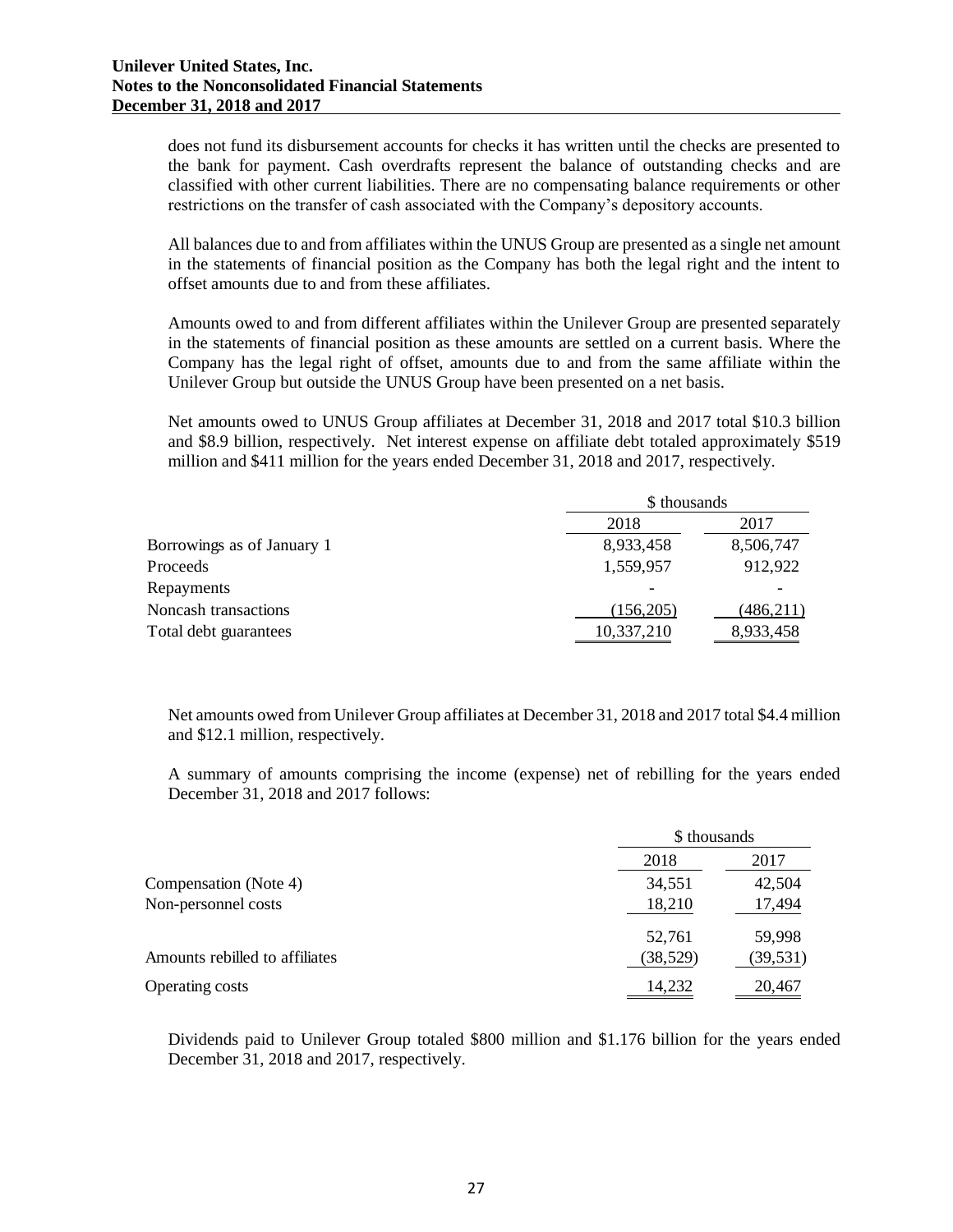The Company is the guarantor of debt issued by Unilever N.V, and Unilever PLC. In addition, the Company guarantees certain debt of its subsidiaries. The guarantees generally require performance in the event of a default under the terms of the debt agreements. The Company considers the possibility of default remote and therefore has not reflected any liabilities associated with these guarantees in the financial statements.

The outstanding amounts of these guarantees as of December 31, 2018 and 2017 are summarized following:

|                         | \$ thousands |            |  |
|-------------------------|--------------|------------|--|
|                         | 2018         | 2017       |  |
| Debt of subsidiaries    | 12,624,224   | 10,519,651 |  |
| Debt of Ultimate Parent | 12,316,657   | 14,575,811 |  |
| Total debt guarantees   | 24,940,881   | 25,095,462 |  |

In addition, the Company guarantees eleven lease contracts with future minimum lease payments of \$282.5 million and \$287.3 million in 2018 and 2017, respectively.

### **9. Financial Assets and Liabilities**

#### *Financial As***sets**

Financial assets at December 31, 2018 and 2017 are comprised of the following**:**

|                        |         | \$ thousands |         |         |  |
|------------------------|---------|--------------|---------|---------|--|
|                        |         | 2018         |         | 2017    |  |
|                        |         | Non-         |         | Non-    |  |
|                        | Current | current      | Current | current |  |
| Cash in bank           |         |              | 396     |         |  |
| Funds in escrow        |         | 1,883        |         | 2,083   |  |
| Equity shares of       |         |              |         |         |  |
| <b>Ultimate Parent</b> | 2,417   |              | 1,297   |         |  |
|                        | 2,417   | 1,883        | 1,693   | 2,083   |  |

Cash and cash equivalents at December 31, 2018 and 2017 are all considered current assets and consist of cash in bank.

#### *Financial Liabilities*

The Company's primary financial liabilities consist of trade payables and amounts due to affiliated entities discussed in Notes 14 and 8, respectively.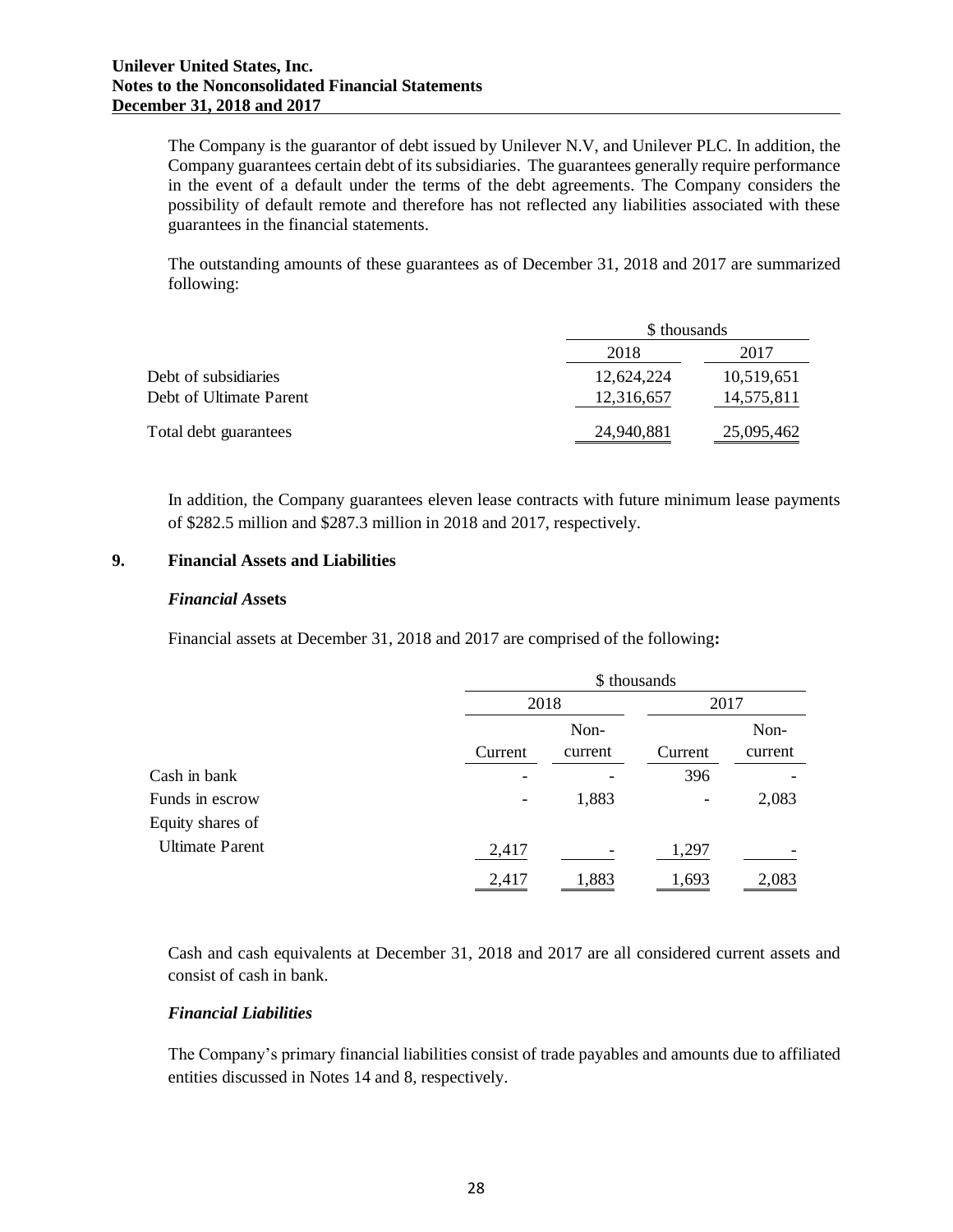### **10. Fair Value of Financial Instruments**

The Company's financial instruments subject to fair value reporting on a recurring basis consist of shares of the Ultimate Parent (Unilever N.V and Unilever PLC). The value of such shares for each of the years December 31, 2018 and 2017 totals \$2.4 million and \$1.3 million, respectively. These assets are classified in the Level 1 fair value hierarchy – quoted prices for identical instruments.

# **11. Risk Management**

# *(a) Credit Risk*

Credit risk is the risk of financial loss if a counter-party fails to meet its contractual obligation. Credit risk related to cash and cash equivalents and funds in escrow is limited since the Company places its deposits in high-quality financial institutions and monitors those institutions on a regular basis. The Company does not require collateral from its financial institutions and has not suffered any losses.

# *(b) Liquidity Risk*

Liquidity risk relates to the Company's ability to meet is financial obligations as they come due. As indicated in Note 1 the Company is a holding entity that provides management services to its subsidiaries. The Company's primary source of income is dividends from these subsidiaries, the timing of which is initiated by management of companies in the UNUS Group. The Company has no line of credit. As such, the Company is dependent upon its subsidiaries to provide it with financing, in the form of inter-company loans, to enable it to satisfy its obligations to unrelated parties as they come due. While amounts due to affiliated entities are considered demand debt, the timing of the settlement of any significant balance would need to be agreed with management of companies in the UNUS Group or the Unilever Group. Substantially all of it is not expected to be settled in the near term. Furthermore, the Company has an unrestricted ability to withdraw funds from its subsidiaries.

# *(c) Market Risk*

Due to the nature UNUS's operations, its direct exposure to market risk is considered minimal. The Company is exposed to limited currency risk related to obligations to foreign, third party vendors. The Company has interest rate risk due to the amount of inter-company debt on its balance sheet. A 43 basis point increase (decrease) in interest rates would result in an increase (decrease) in finance charges on amounts due to affiliated entities by approximately \$54.2 million (\$54.2 million) based on the average amounts outstanding for the year ended December 31, 2018.

The Company does not have any derivative financial instruments.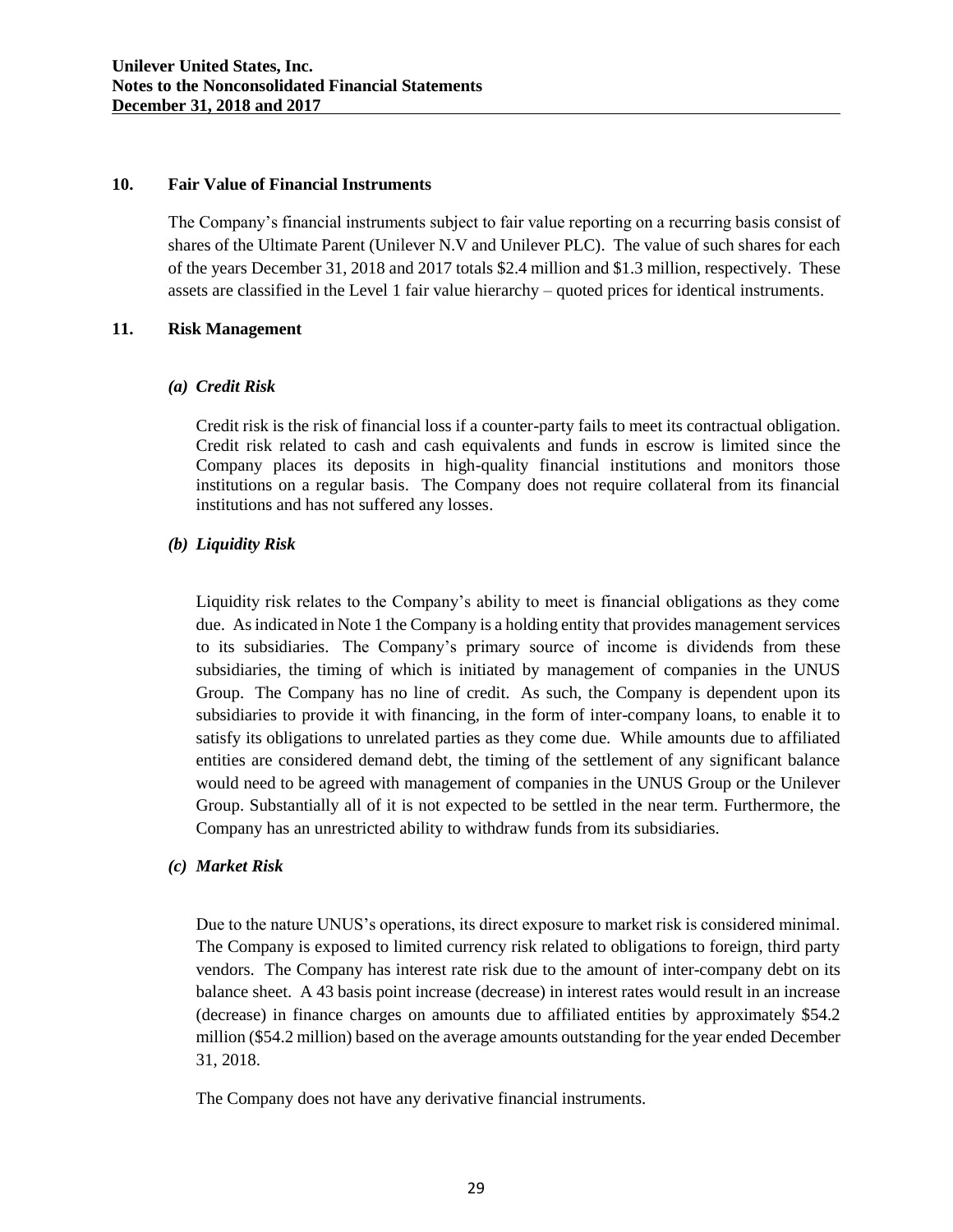# **12. Prepaid Expenses**

|                        |       | \$ thousands |  |
|------------------------|-------|--------------|--|
|                        | 2018  | 2017         |  |
|                        |       |              |  |
| Current:               |       |              |  |
| Insurance              | 3,921 | 3,417        |  |
| Duty, taxes, and other | 1,170 | 92           |  |
|                        | 5,091 | 3,509        |  |

Prepaid expenses are recorded at amortized cost and consist of the following at December 31:

#### **13. Equity**

The Company considers total equity (share capital, share premium and retained earnings) to be part of managed capital. The primary goal of capital management is to achieve the Ultimate Parent's objectives which include assuring the entity continues as a going concern and optimizing returns to the Ultimate Parent's shareholders. The authorized and issued share amounts of the Company's capital as of December 31, 2018 and 2017 is as follows:

|                       |            | \$ thousands |  |
|-----------------------|------------|--------------|--|
|                       | Authorized | Issued       |  |
| Preferred \$73.50 par | 7,350      |              |  |
| Common \$.333 par     |            |              |  |
|                       | 7,353      |              |  |

#### **14. Trade and Other Payables**

The following summarizes current trade and other payables which are initially recorded at fair value and subsequently carried at amortized cost:

|                       | \$ thousands |   |        |
|-----------------------|--------------|---|--------|
|                       | 2018         |   | 2017   |
| Employee benefits and |              |   |        |
| withholding taxes     | \$<br>10,776 | S | 4,614  |
| Trade payables        | 5,159        |   | 7,643  |
| Trading               |              |   | 167    |
| Other                 | 2,128        |   | 1,677  |
|                       | 18,063       |   | 14,101 |

The carrying value of trade payables approximates fair value.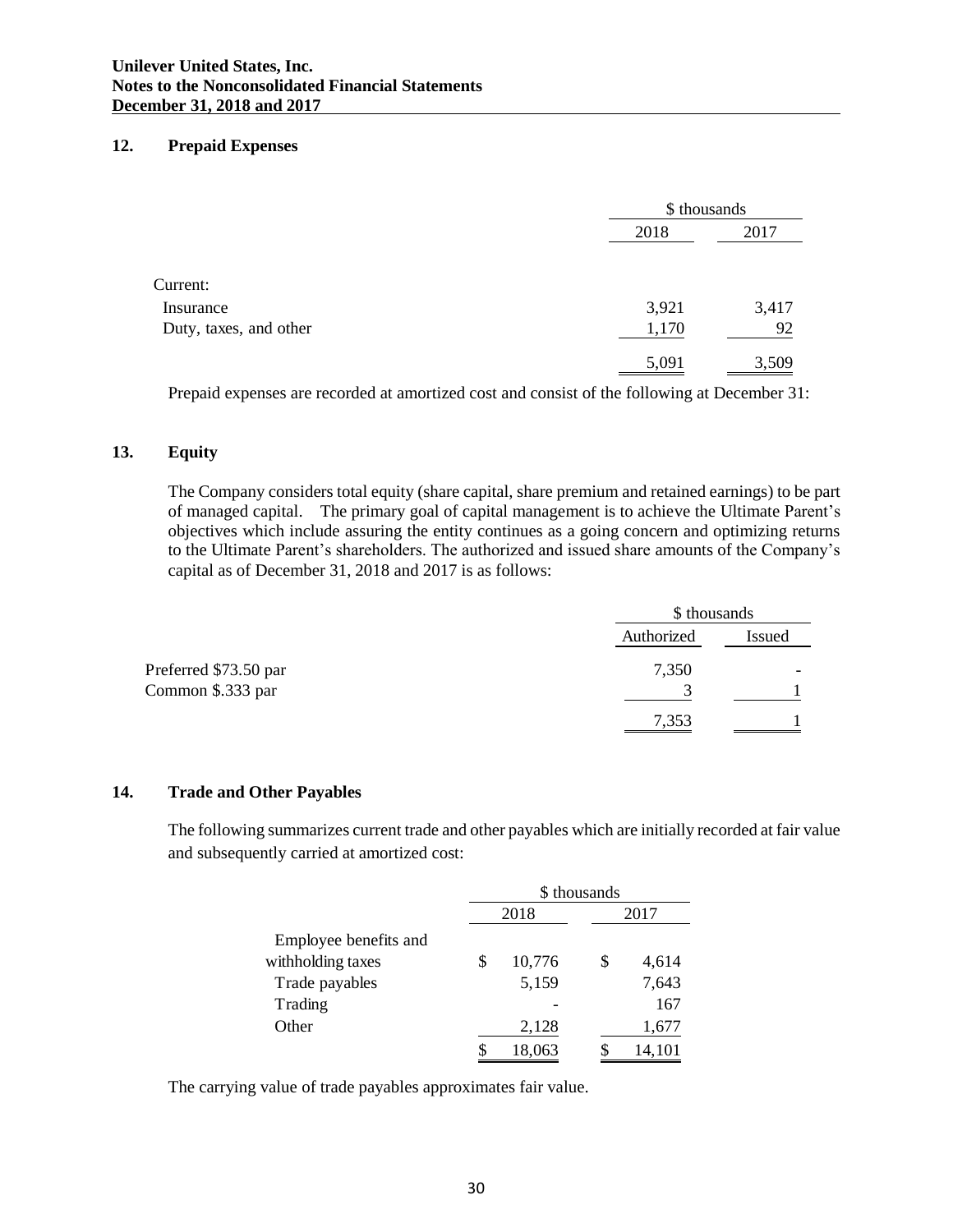### **15. Legal Proceedings and Provisions**

#### *Environmental Remediation*

A 1997 stock sale of certain Company subsidiaries triggered the New Jersey Industrial Site Recovery Act ("ISRA"). Pursuant to ISRA and its implementing regulations, the Company was obligated to establish a financial assurance in connection with its ISRA obligations to investigate and, if necessary, remediate the industrial establishments that were sold. As such, in July 1997 the Company established a \$7 million "Remediation Trust Fund" to cover numerous sites.

The New Jersey Department of Environmental Protection ("NJDEP") is the beneficiary of the Trust' and all earnings of the fund are added to the corpus and are not available to the Company except as determined by the NJDEP and the applicable regulatory provisions.

In light of changes to the regulatory provisions governing financial assurance obligations, and recognizing the degree of remedial work that had been completed at the involved sites, in 2013, the NJDEP authorized the Company to terminate the original Trust Agreement and create two separate Trust Agreements for the two remaining sites requiring remediation. As such, the original Trust was terminated and the funds were returned to the Company. Thereafter, (in 2014) two separate "Remediation Trust Fund Agreements" were created; one funded at \$2.275 million, and the second funded at \$302 thousand.At December 31, 2018 and 2017, amounts in the two trust funds collectively totaled approximately \$1.9 million and \$2.0 million, respectively.

The Company reflected a provision of approximately \$1.6 million and \$1.7 million related to these environmental issues as of December 31, 2018 and 2017, respectively, included in other noncurrent liabilities in the statements of financial position. Amounts charged to profit and loss in 2018 and 2017 related to site remediation total \$120 thousand. Changes in provisions as of and for the years ended December 31, 2018 and 2017 follow:

|                      |       | \$ thousands |  |
|----------------------|-------|--------------|--|
|                      | 2018  | 2017         |  |
| Balance, January 1   | 1,694 | 1,792        |  |
| Current year expense | 120   |              |  |
| Payments             | (211) | (98)         |  |
| Balance, December 31 | 1,603 | 1,694        |  |